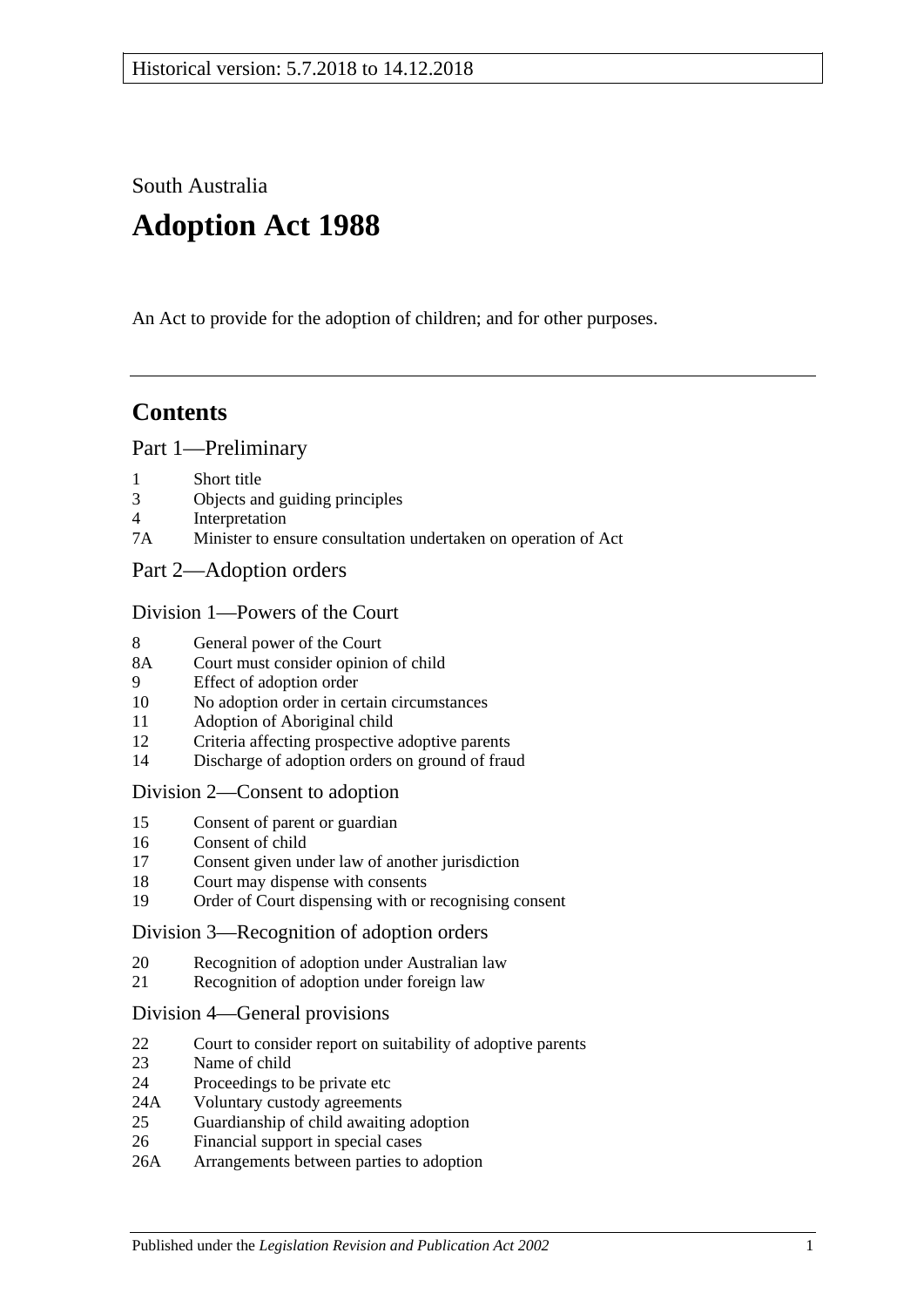## [Part 2A—Open adoptions](#page-13-0)

- 27 [Right to obtain information once adopted person turns 18](#page-13-1)
- 27A [Information may be provided earlier, in the Chief Executive's discretion](#page-14-0)
- 27B [Limitation of right to obtain information relating to adoption prior to commencement of](#page-14-1)  [Act in certain cases](#page-14-1)
- 27C [Interviews](#page-15-0)
- 27D [Minister's power to authorise disclosure](#page-15-1)
- 27E [Requirement for consent is waived on death](#page-15-2)

## [Part 3—Miscellaneous](#page-15-3)

- 28 [Certain agreements illegal](#page-15-4)
- 29 [Negotiation for adoption](#page-15-5)
- 30 [Enticing child away](#page-16-0)
- 31 [Publication of names etc of persons involved in proceedings](#page-16-1)
- 32 [Publication of certain material related to adoption](#page-17-0)
- 33 [False or misleading statements](#page-17-1)
- 34 [Impersonation](#page-17-2)
- 35 [Presenting forged consent](#page-17-3)
- 36 [Confidentiality](#page-17-4)
- 37 [Offences](#page-17-5)
- 38 [Age](#page-18-0)
- 39 [Intervention in proceedings](#page-18-1)
- 40 [Costs](#page-18-2)
- 41 [Registration](#page-18-3)
- 42 [Regulations](#page-19-0)

[Legislative history](#page-21-0)

## <span id="page-1-0"></span>**The Parliament of South Australia enacts as follows:**

# **Part 1—Preliminary**

## <span id="page-1-1"></span>**1—Short title**

This Act may be cited as the *Adoption Act 1988*.

## <span id="page-1-2"></span>**3—Objects and guiding principles**

- (1) The objects of this Act are—
	- (a) to emphasise that the best interests, welfare and rights of the child concerned, both in childhood and in later life, must be the paramount consideration in adoption law and practice; and
	- (b) to promote the principle that adoption is to be regarded as a service for the child concerned; and
	- (c) to ensure that adoption law and practice assist a child to know and have access to his or her birth family and cultural heritage; and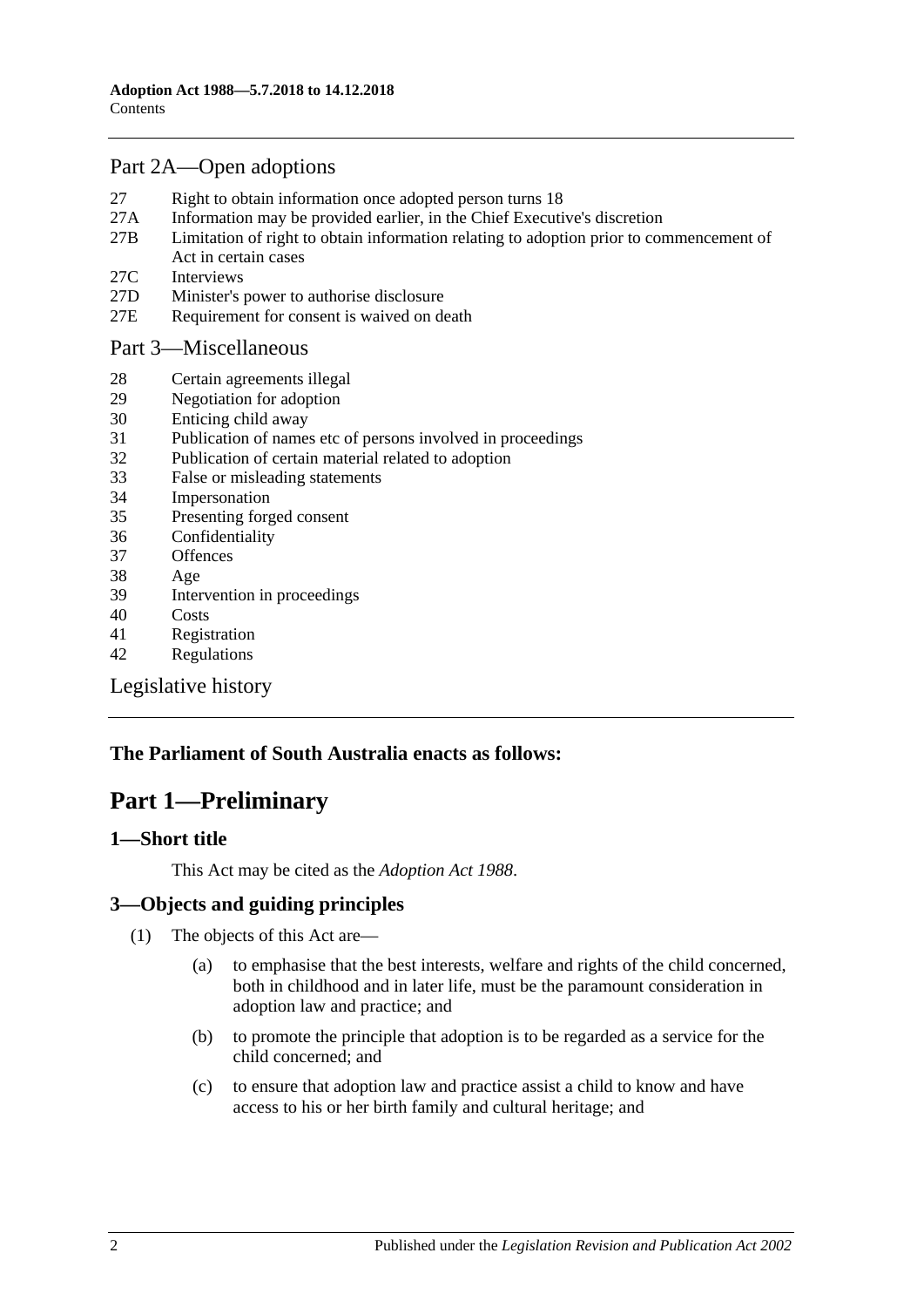- (d) to recognise the adoption of children from other jurisdictions and to endeavour to ensure that equivalent safeguards and standards to those that apply to children adopted in this State apply to children adopted from overseas; and
- (e) to endeavour to ensure that adoption law and practice complies with Australia's obligations under treaties and other international agreements; and
- (f) to encourage openness in adoption; and
- (g) to allow access to certain information relating to adoptions.
- (2) The Court, the Minister, the Chief Executive and other persons and bodies involved in the administration of this Act are to be guided by the following principles in the exercise of their powers or functions:
	- (a) the best interests, welfare and rights of the child concerned, both in childhood and in later life, must be the paramount consideration;
	- (b) adoption is to be regarded as a service for the child concerned;
	- (c) adoption practices should reflect current community attitudes, best practice and values with respect to adoption;
	- (d) no adult has a right to adopt a child;
	- (e) if a child is able to form views on a matter concerning the child's adoption, the child must be given an opportunity to express those views freely and those views are to be given due weight in accordance with the developmental capacity of the child and the circumstances;
	- (f) the child's given name or names, identity, language and cultural and religious ties should, as far as possible, be identified and preserved.

## <span id="page-2-0"></span>**4—Interpretation**

(1) In this Act, unless the contrary intention appears—

*adoptive parent*, of a child, means a person who has adopted the child in accordance with the provisions of this Act or who is recognised under this Act as having adopted the child;

*Australian law* means a law of the Commonwealth or of a State or Territory of the Commonwealth;

*birth parent*, of a child, means—

- (a) the woman who gave birth to the child; or
- (b) the man who—
	- (i) acknowledges paternity of the child; or
	- (ii) where paternity has not been acknowledged by anyone or is in dispute—has been found to be the father by a court (whether of this or any other jurisdiction) or has been adjudged to be the father under the *[Family Relationships Act](http://www.legislation.sa.gov.au/index.aspx?action=legref&type=act&legtitle=Family%20Relationships%20Act%201975) 1975* or any corresponding law of another jurisdiction;

*Chief Executive* means the chief executive of the administrative unit of the Public Service that is, under the Minister, responsible for the administration of this Act;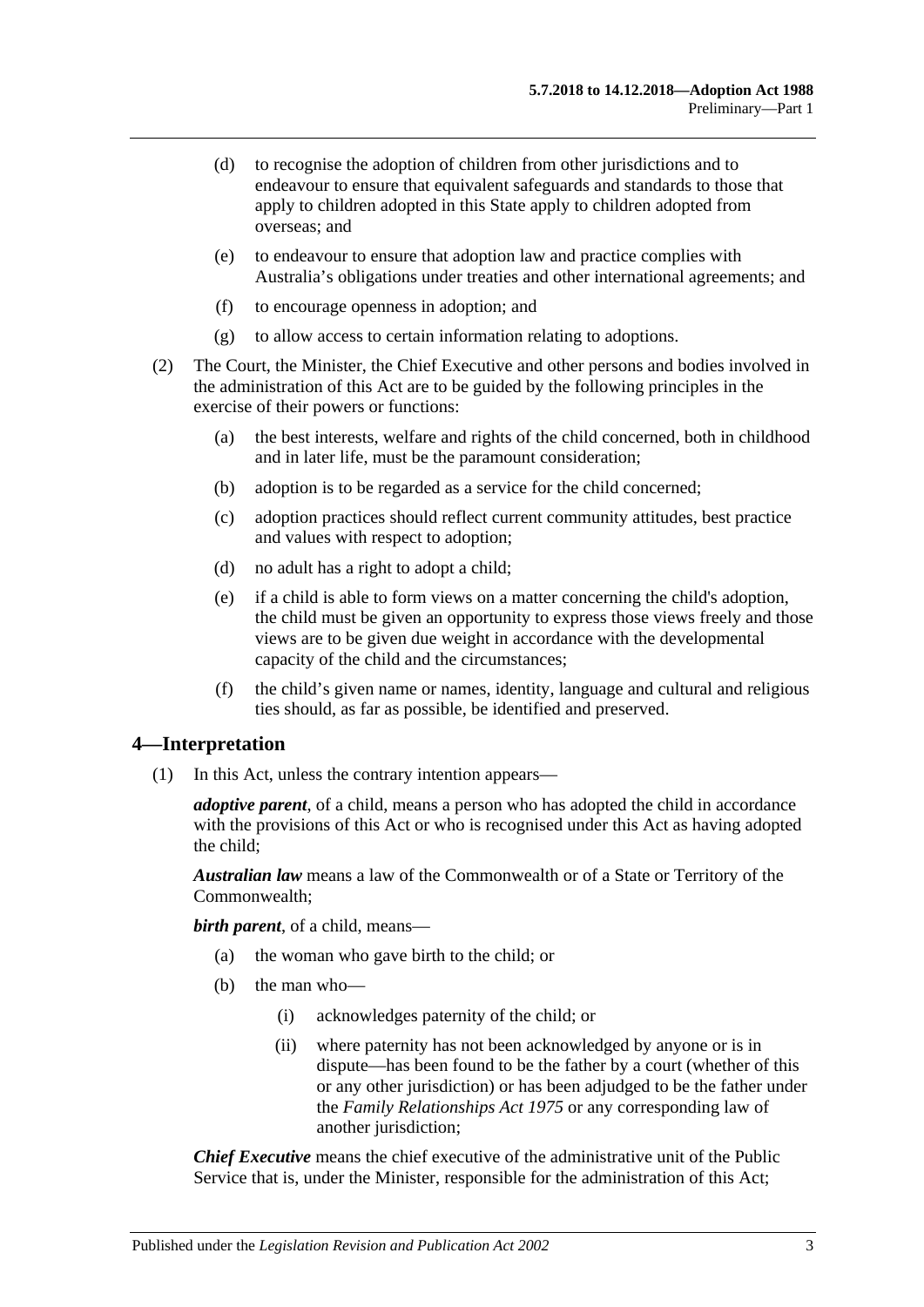*child* means a person who has not attained the age of 18 years;

*child born outside lawful marriage* includes a child born to a lawfully married woman of which her husband is not the father;

*the Convention* means the *Hague Convention on Protection of Children and Cooperation in respect of Intercountry Adoption* done at The Hague on 29 May 1993;

*Convention country* means a country outside Australia in respect of which the Convention has entered into force, but does not include any country in respect of which Australia has raised an objection in accordance with Article 44 of the Convention;

*the Court* means the *Youth Court of South Australia*;

*domestic partner*—a person is a domestic partner of another if they are in a qualifying relationship with each other;

*Family Law Act 1975* means the *Family Law Act 1975* (Cwth), as amended from time to time;

*guardian*, of a child, means a person (other than the Chief Executive) who is the legal guardian of the child or has the legal custody of the child or any other person who stands *in loco parentis* to the child and has done so for a significant length of time;

*psychologist* means a person registered under the *[Health Practitioner Regulation](http://www.legislation.sa.gov.au/index.aspx?action=legref&type=act&legtitle=Health%20Practitioner%20Regulation%20National%20Law)  [National Law](http://www.legislation.sa.gov.au/index.aspx?action=legref&type=act&legtitle=Health%20Practitioner%20Regulation%20National%20Law)* to practise in the psychology profession (other than as a student);

*publish* means publish by newspaper, radio or television, or on the internet, or by other similar means of communication to the public;

*qualifying relationship* means the relationship between 2 persons who are living together in a marriage or marriage-like relationship (irrespective of their sex or gender identity);

*relative*, of a person, means a grandparent, brother, sister, uncle or aunt of the person, whether the relationship is of the whole blood or half blood or by affinity;

*statement of wishes* means a written statement given to the Chief Executive by an adopted person, birth parent or adoptive parent in accordance wit[h section](#page-14-1) 27B setting out the person's wishes in relation to contact by another party to the adoption.

- (1a) For the purposes of this Act, the Court must be constituted of the Judge of the Court or a magistrate.
- (2) For the purposes of this Act, a person will be regarded as an Aboriginal if—
	- (a) the person is descended from an Aboriginal or Torres Strait Islander; and
	- (b) the person regards himself or herself as an Aboriginal or Torres Strait Islander or, if the person is a young child, at least one of the parents regards the child as an Aboriginal or Torres Strait Islander; and
	- (c) the person is accepted as an Aboriginal or Torres Strait Islander by an Aboriginal or Torres Strait Island community.
- (3) If a man and woman are married according to Aboriginal tradition, they will be regarded as husband and wife for the purposes of this Act.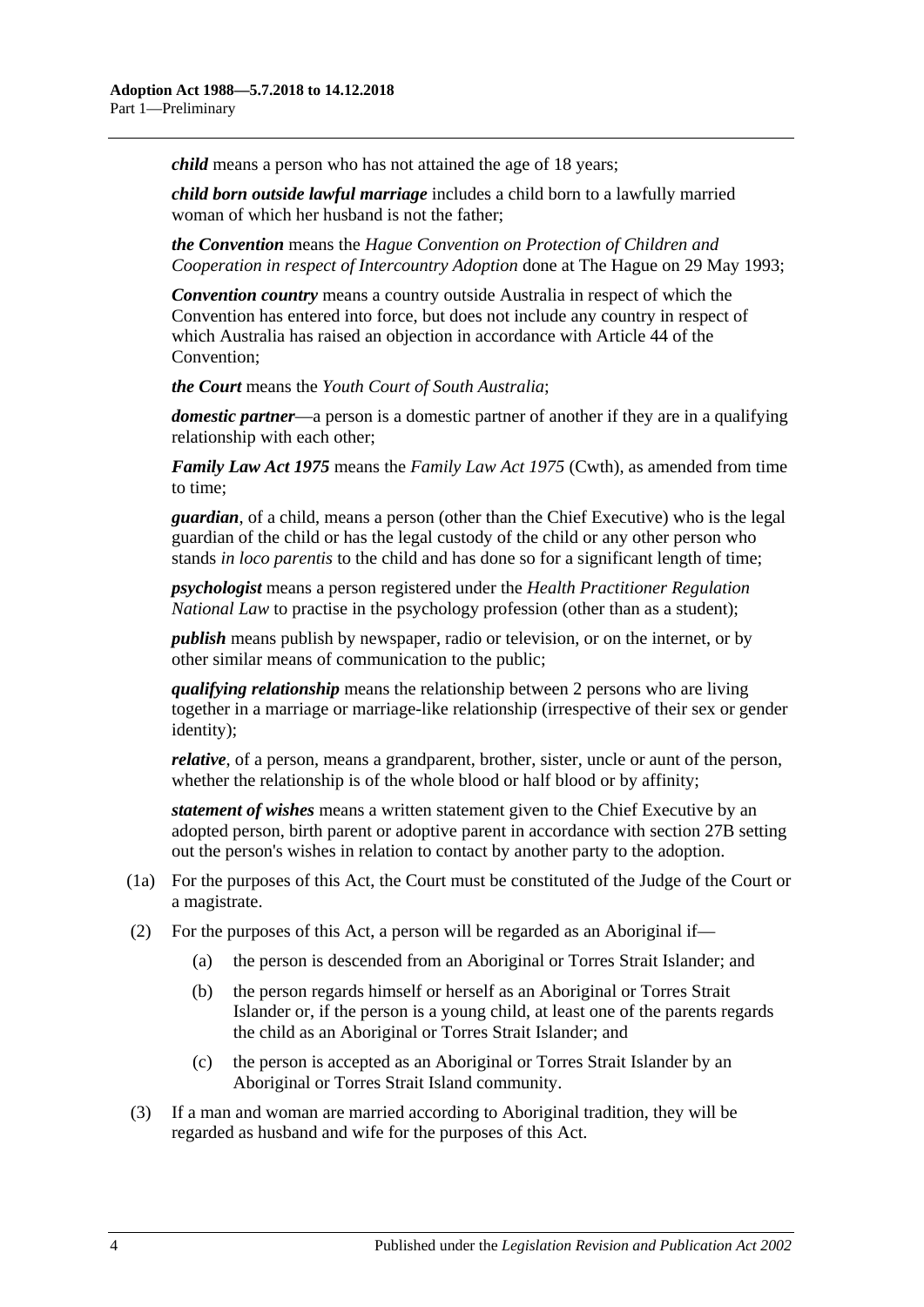## <span id="page-4-0"></span>**7A—Minister to ensure consultation undertaken on operation of Act**

The Minister must ensure that regular consultation is undertaken with representatives of organisations with a special interest in the adoption of children and any other interested persons in relation to the operation of this Act.

# <span id="page-4-2"></span><span id="page-4-1"></span>**Part 2—Adoption orders**

## **Division 1—Powers of the Court**

## <span id="page-4-3"></span>**8—General power of the Court**

- (1) Subject to any law of the Commonwealth, the Court has power to make orders for the adoption of children.
- (2) The Court cannot make an order for adoption except—
	- (a) in relation to a child who is in the State; and
	- (b) in favour of a person or persons who are resident or domiciled in the State.
- (3) If in proceedings for an adoption order the necessary territorial nexus with the State is established as at the date of commencement of the proceedings or some other date following within 21 days of that date, it will be presumed that the nexus continues in the absence of proof to the contrary.

## <span id="page-4-4"></span>**8A—Court must consider opinion of child**

- (1) Before making an order for the adoption of a child of or over 5 years of age, the Court must interview the child to determine what the child's opinion is in relation to the proposed order (unless satisfied that the child is intellectually incapable of expressing an opinion).
- (2) An interview under this section must not be conducted in the presence of any party to the adoption.
- (3) In determining whether to make an order for adoption of a child the Court must take into account any opinion expressed by the child in an interview under this section.
- (4) The Court may determine the weight to be given to an opinion expressed by a child in an interview under this section, taking into account the age of the child and any other factors the Court considers relevant.

## <span id="page-4-5"></span>**9—Effect of adoption order**

- (1) Subject to this section, where an adoption order is made, the adopted child becomes in contemplation of law the child of the adoptive parents and ceases to be the child of any previous birth or adoptive parents.
- (2) If an adoption order is made in favour of a person who is cohabiting with a birth or adoptive parent of the child in a qualifying relationship, the relationship of that parent to the child is not affected by the order.
- (3) Where—
	- (a) one of the birth or adoptive parents of a child dies; and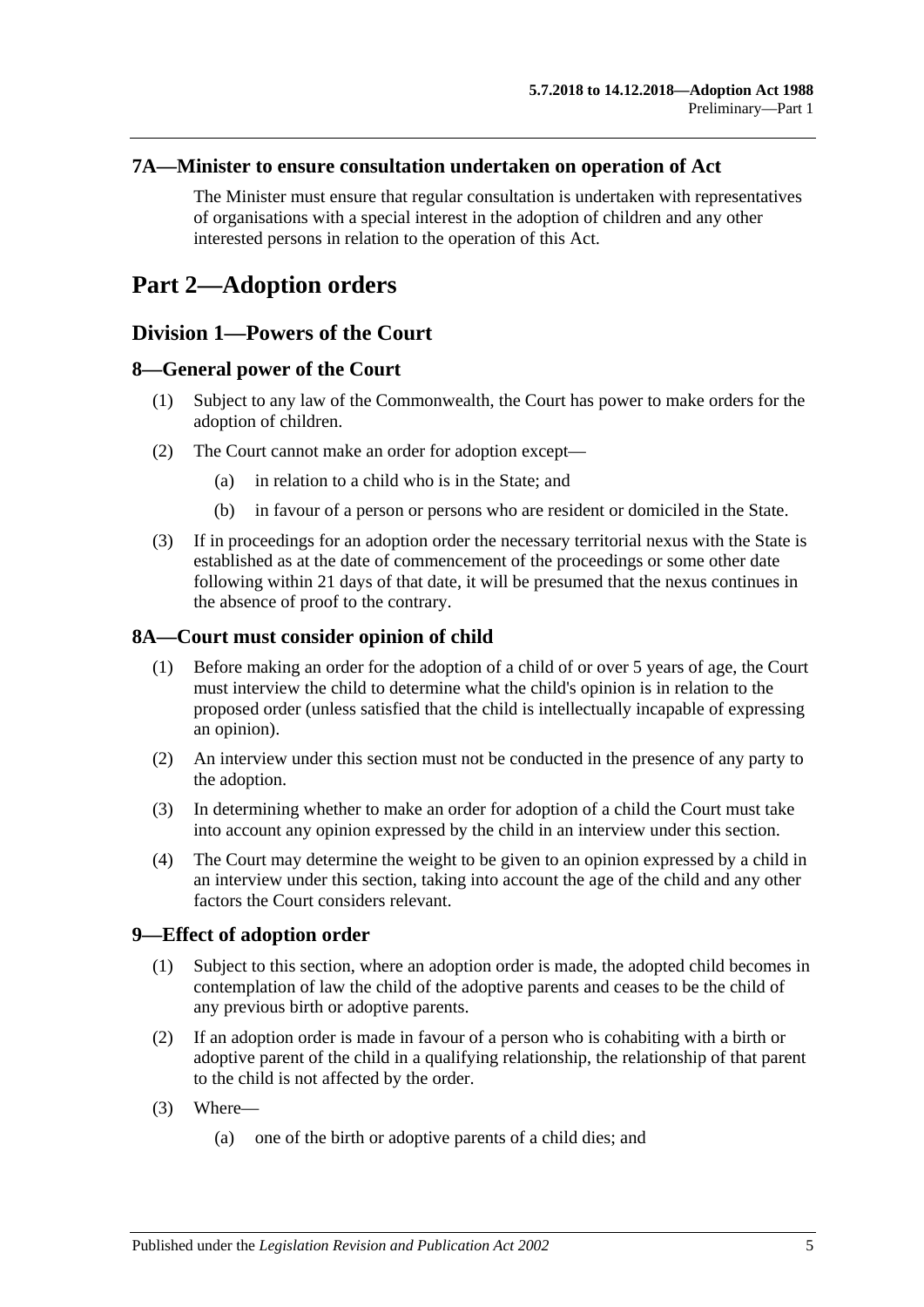- (b) the surviving parent cohabits with another person in a qualifying relationship; and
- (c) the child is adopted by that other person,

the adoption does not exclude rights of inheritance from or through the deceased parent.

- (3a) The making of an adoption order in relation to a child does not affect any vested or contingent proprietary right acquired by the child before the making of the adoption order.
- (4) Where an order for the adoption of a child is made, any previous order for the adoption or guardianship of the child ceases to have effect.

## <span id="page-5-0"></span>**10—No adoption order in certain circumstances**

- (1) The Court will not make an adoption order in relation to a child who is less than 18 years of age unless satisfied that adoption is in the best interests of the child and, taking into account the rights and welfare of the child, clearly preferable to any alternative order that may be made under the laws of the State or the Commonwealth.
- (2) The Court will not consider an application for adoption made by or on behalf of a person who is cohabiting with a birth or adoptive parent of the child in a qualifying relationship unless the Family Court of Australia has given that person leave to proceed with the application for adoption under section 60G of the *Family Law Act 1975*.

## <span id="page-5-1"></span>**11—Adoption of Aboriginal child**

- (1) The Court will not make an order for the adoption of an Aboriginal child unless satisfied that adoption is clearly preferable, in the interests of the child, to any alternative order that may be made under the laws of the State or the Commonwealth.
- (2) Subject to [subsection](#page-5-3) (3), an order for the adoption of an Aboriginal child will not be made except in favour of a member of the child's Aboriginal community who has the correct relationship with the child in accordance with Aboriginal customary law or, if there is no such person seeking to adopt the child, some other Aboriginal person.
- <span id="page-5-3"></span>(3) An order for the adoption of an Aboriginal child may be made in favour of a person who is not an Aboriginal person if the Court is satisfied—
	- (a) that there are special circumstances justifying the making of the order; and
	- (b) that the child's cultural identity with the Aboriginal people will not be lost in consequence of the adoption.

## <span id="page-5-2"></span>**12—Criteria affecting prospective adoptive parents**

- (1) Subject to this section, an adoption order may only be made in favour of 2 persons if—
	- (a) they are in a qualifying relationship and have been living together continuously for at least the prescribed period (irrespective, in the case of married persons, of the date on which the marriage occurred) before the making of the order; or
	- (b) they are in a qualifying relationship and the Court is satisfied that there are special circumstances justifying the making of the order.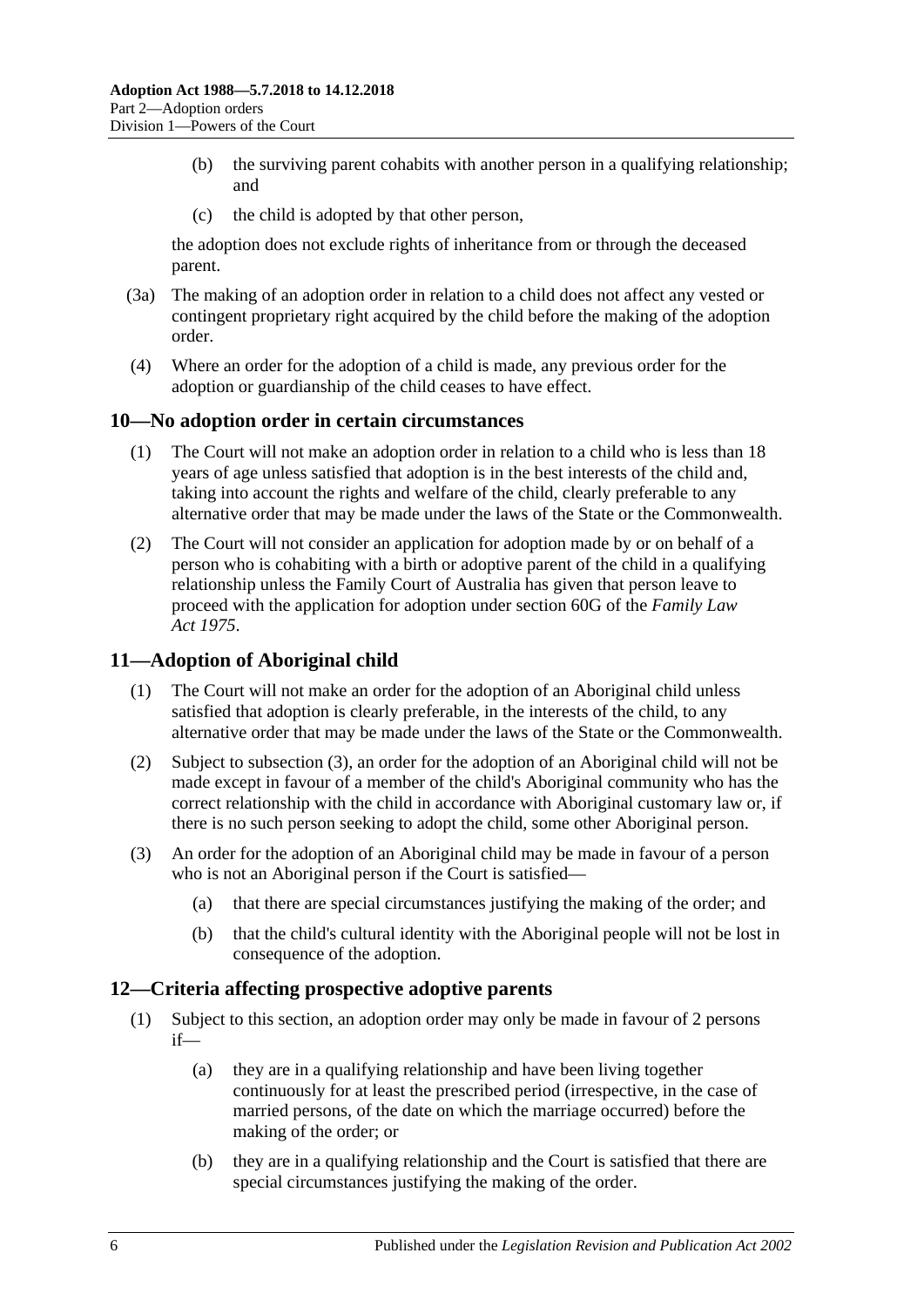- <span id="page-6-3"></span>(3) Subject to this section, an adoption order may only be made in favour of 1 person if—
	- (a) the person is in a qualifying relationship with a birth or adoptive parent of the child and—
		- (i) has been living together with that parent continuously for at least the prescribed period (irrespective, in the case of married persons, of the date on which the marriage occurred) before the making of the order; or
		- (ii) the Court is satisfied that there are special circumstances justifying the making of the order; or
	- (b) the person is not in a qualifying relationship and the Court is satisfied that there are special circumstances justifying the making of the order.
- (4) Where 2 persons are living together in a qualifying relationship, an adoption order will not be made except in favour of both or in the circumstances described in [subsection](#page-6-3)  $(3)(a)$ .
- (5) An adoption order will not be made in favour of a person who is lawfully married but not cohabiting with his or her spouse unless the Court is satisfied, after interviewing the spouse of the person in private, that the spouse consents to the adoption.
- <span id="page-6-4"></span>(6) In this section—

*prescribed period* means—

- (a) if the regulations prescribe a period—the period so prescribed; or
- (b) if no period is prescribed under [paragraph](#page-6-4) (a)—5 years.

## <span id="page-6-0"></span>**14—Discharge of adoption orders on ground of fraud**

- (1) The Court may discharge an adoption order if it appears that the order was obtained by fraud, duress or other improper means.
- (2) The Court may, on discharging an adoption order, make any consequential orders that may be necessary or desirable in the circumstances of the case.

## <span id="page-6-1"></span>**Division 2—Consent to adoption**

## <span id="page-6-2"></span>**15—Consent of parent or guardian**

- (1) Subject to this section, an adoption order will not be made unless each person who is a parent or guardian of the child has consented to the adoption (whether the parent or guardian is present in Australia or not).
- (2) The mother of a child cannot consent to the adoption of the child until 5 days after the birth of the child and, subject to [subsection](#page-6-5) (3), a mother's consent given more than 5 but less than 14 days after the birth of the child will not be recognised as a valid consent to the child's adoption.
- <span id="page-6-5"></span>(3) The Court may recognise the validity of a consent of a mother given more than 5 but less than 14 days after the birth of the child, if satisfied—
	- (a) that there were special circumstances justifying the giving of consent less than 14 days after the birth of the child; and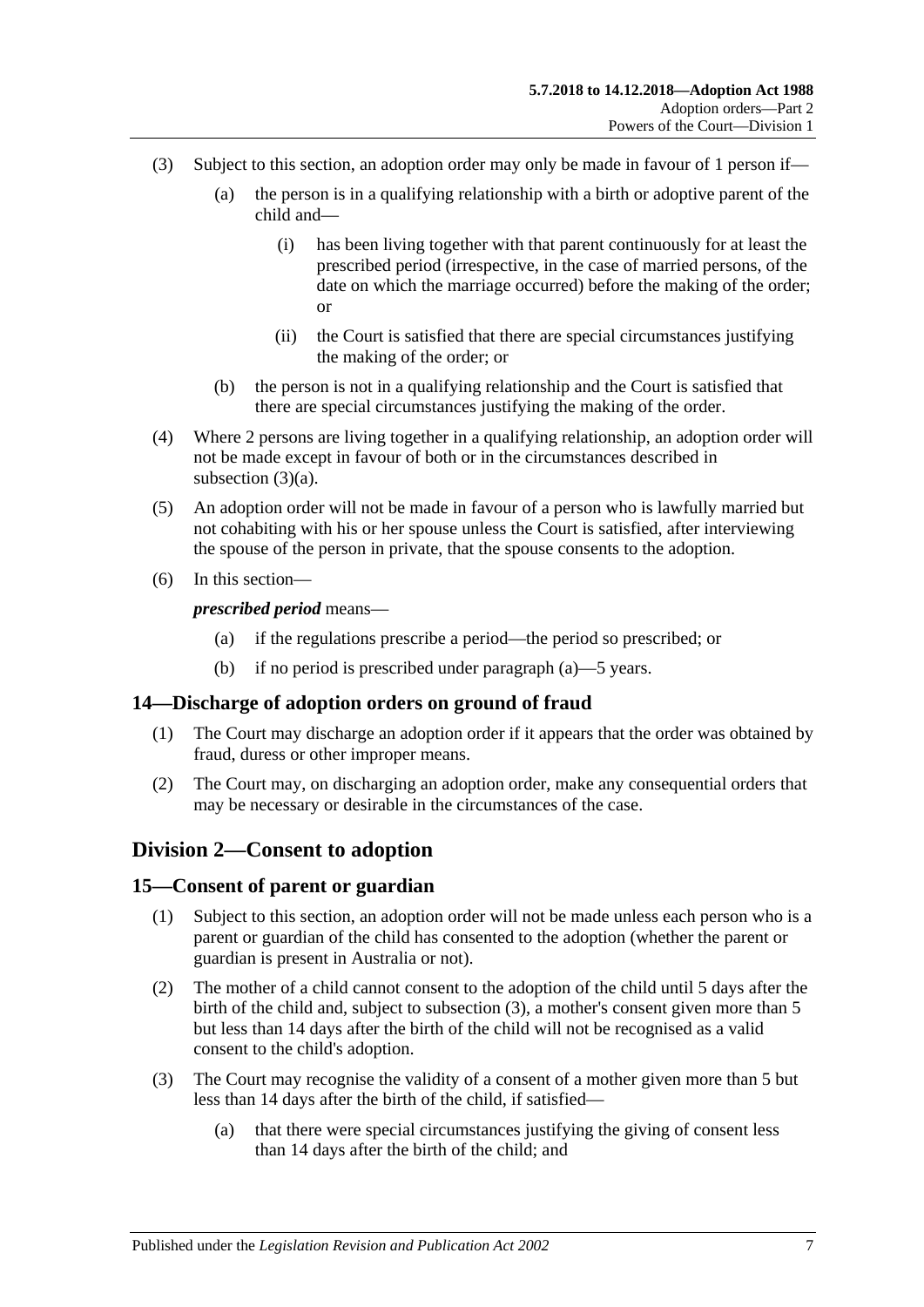- (b) that the mother was able to exercise a rational judgment on the question of consent.
- (4) The consent of a parent or guardian—
	- (a) may be in general terms, authorising the adoption of the child by any persons in whose favour an order may be made; or
	- (b) may be limited, authorising the adoption of the child—
		- (i) by a relative of the child; or
		- (ii) by a person who has been appointed a guardian of the child by a court; or
		- (iii) by a person who is living together with a parent of the child in a qualifying relationship; or
		- (iv) by a person in whose care the child has been placed by the Chief Executive, either solely or jointly with any other person.
- (5) The consent of a parent or guardian—
	- (a) must be in writing; and
	- (b) must (except where the Minister or the Chief Executive is the guardian)—
		- (i) be witnessed in accordance with the regulations; and
		- (ii) be endorsed by a person authorised by the Chief Executive with a statement to the effect that the parent or guardian has been counselled by that person at least three days before the giving of consent and appears to understand the consequences of adoption and the procedures for revoking the consent; and
		- (iii) if the parent or guardian is less than 16 years of age, be endorsed by at least 2 psychologists authorised by the Chief Executive with a statement from each psychologist to the effect that the parent or guardian has been counselled by the psychologist at least 3 days before the giving of consent and the psychologist is of the opinion that the parent or guardian appears to have a sufficient understanding of the consequences of adoption such that the parent or guardian is able to make a responsible decision in relation to the consent.
- (6) The consent of a parent or guardian may be revoked by written notice of revocation served personally or by post on the Chief Executive within 25 days or, with the approval of the Chief Executive given within that period of 25 days, 39 days, of the date of the consent.
- (7) The consent of the father of a child born outside lawful marriage is not required unless his paternity is recognised under the law of this State but if it appears to the Court that a particular person may be able to establish paternity of the child (not being a person whose paternity arises from unlawful sexual intercourse with the mother), the Court will not proceed to make an adoption order without allowing that person a reasonable opportunity to establish paternity.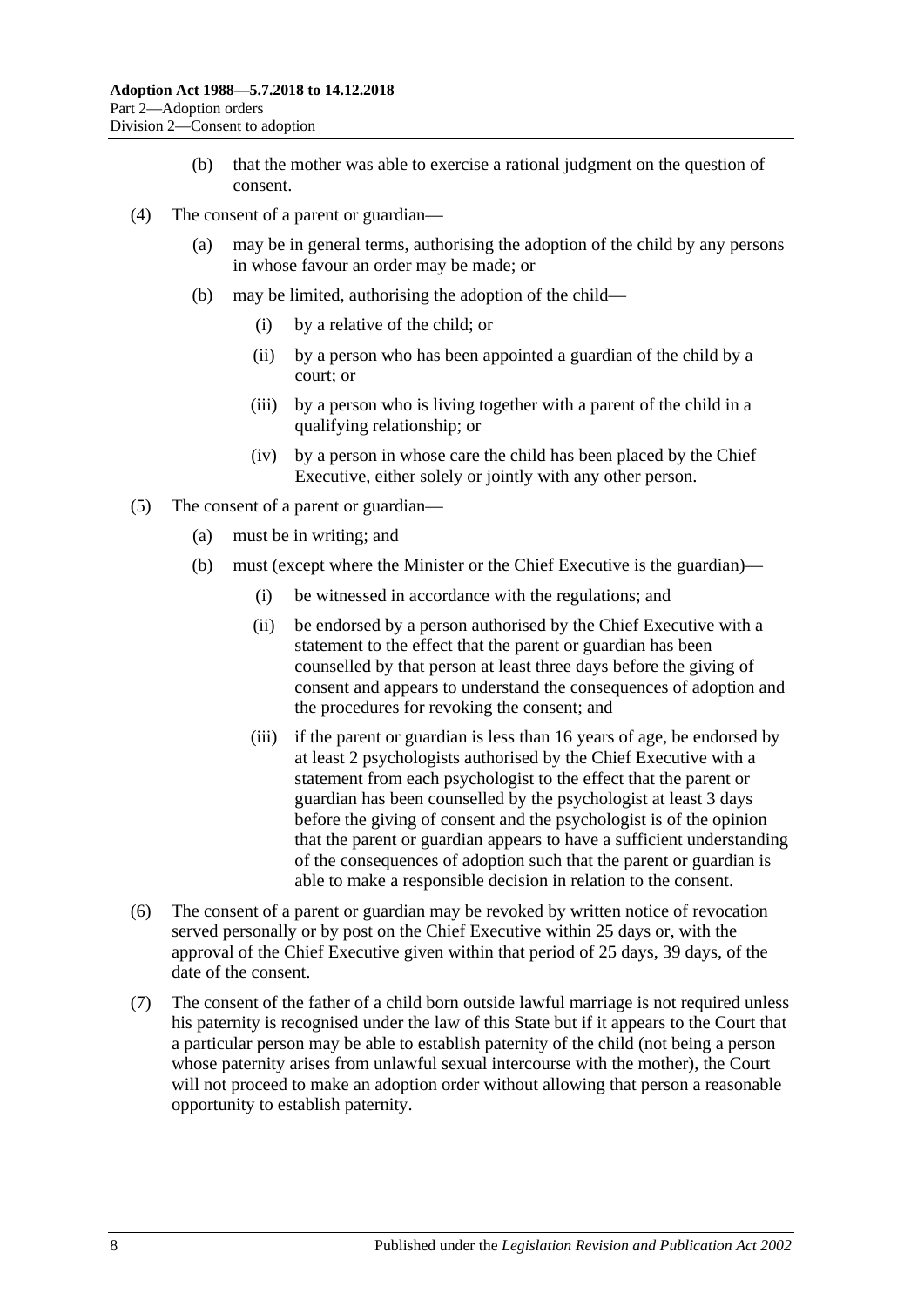## <span id="page-8-0"></span>**16—Consent of child**

- (1) An adoption order will not be made in relation to a child over the age of 12 years unless—
	- (a) the child has consented to the adoption; and
	- (b) 25 days have elapsed since the giving of consent; and
	- (c) the Court is satisfied, after interviewing the child in private, that the child's consent is genuine and the child does not wish to revoke it.
- (2) The consent of a child—
	- (a) must be in writing; and
	- (b) must be witnessed in accordance with the regulations; and
	- (c) must be endorsed by an officer authorised by the Chief Executive to make such an endorsement with a statement to the effect that the child has been counselled by that person.

## <span id="page-8-1"></span>**17—Consent given under law of another jurisdiction**

- (1) A consent to the adoption of a child given by a person in accordance with the law of another State or of a Territory of the Commonwealth will be regarded as a consent given by the person in accordance with this Act.
- (2) Subject to any law of the Commonwealth, the requirements of this Act relating to consent to adoption will be taken to have been complied with in relation to the adoption of a child from a Convention country if the laws of that country relating to consent to such an adoption have been complied with.

## <span id="page-8-2"></span>**18—Court may dispense with consents**

- (1) The Court may dispense with the consent of a person (other than the child) to an adoption where it appears to the Court—
	- (a) that the person cannot, after reasonable inquiry, be found or identified; or
	- (b) that the person is in such a physical or mental condition as not to be capable of properly considering the question of consent; or
	- (c) that the person has abandoned, deserted or persistently neglected or ill-treated the child; or
	- (e) that there are other circumstances by reason of which the consent may properly be dispensed with.
- (2) The Court may dispense with the consent of a child to an adoption where it appears to the Court that the child is intellectually incapable of giving consent.
- (3) An application may be made under this section by the Chief Executive or a party to the adoption (including the child).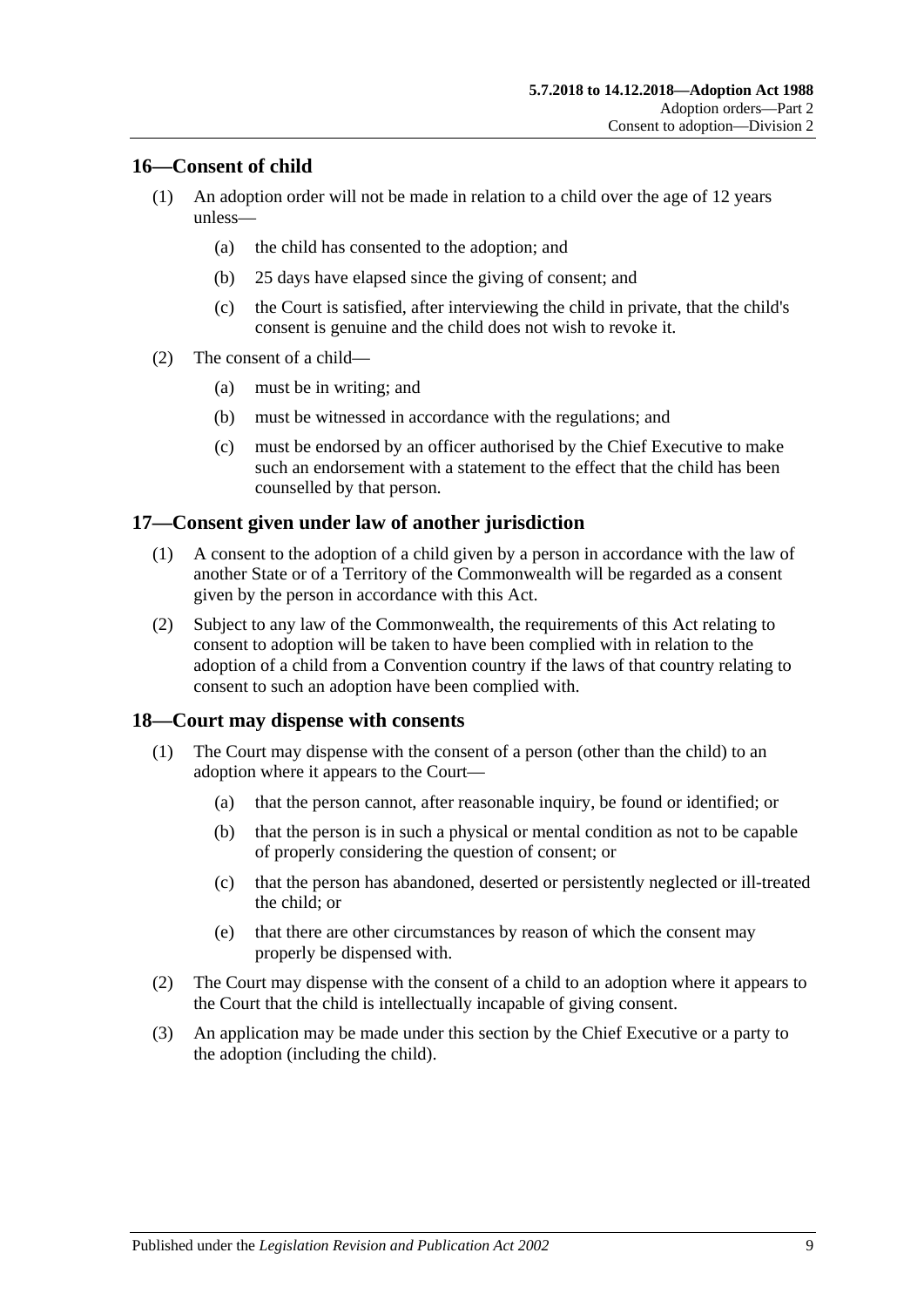## <span id="page-9-4"></span><span id="page-9-0"></span>**19—Order of Court dispensing with or recognising consent**

- (1) In order to facilitate arrangements for the adoption of a child, the Court may, on application by or on behalf of the Chief Executive, make an order dispensing with or recognising the validity of a consent under this Division before an application for an adoption order has been made and any such order has effect for the purposes of any application for an adoption order that may subsequently be made under this Act.
- (2) An order made under [subsection](#page-9-4) (1) may, on the application of the Chief Executive or of the person whose consent was in question, be revoked by the Court at any time before the making of an adoption order in respect of the child.

## <span id="page-9-1"></span>**Division 3—Recognition of adoption orders**

## <span id="page-9-2"></span>**20—Recognition of adoption under Australian law**

An adoption order made (before or after the commencement of this Act) under an Australian law, but not under the law of the State, will be recognised under the law of the State as having the same effect as an adoption order under the law of the State.

## <span id="page-9-3"></span>**21—Recognition of adoption under foreign law**

- (a1) Subject to any law of the Commonwealth, an adoption order made under the law of a Convention country will be recognised under the law of the State as having the same effect as an adoption order under the law of the State.
- (1) An adoption order made (after the commencement of this Act) under the law of any other country outside Australia will be recognised under the law of the State as having the same effect as an adoption order under the law of the State if—
	- (a) the order was made in accordance with the law of that country; and
	- (b) when the order was made, each applicant was domiciled in that country or had been resident in that country for at least 12 months; and
	- (c) the circumstances in which the order was made would, if they had existed in this State, have constituted a sufficient basis for making an adoption order under this Act; and
	- (d) the proceedings in which the order was made involved no denial of natural justice or failure to observe the requirements of substantial justice.
- <span id="page-9-5"></span>(2) The Court may, on the application of an interested person, declare that an adoption order made under the law of a country outside Australia is or is not one that is to be recognised under the law of the State.
- (3) The Attorney-General is entitled to intervene in any proceedings under [subsection](#page-9-5) (2).
- (4) Where immediately before the commencement of this Act an adoption order made under the law of a country outside Australia was recognised as having the same effect as an adoption order made in this State, the order continues to be so recognised.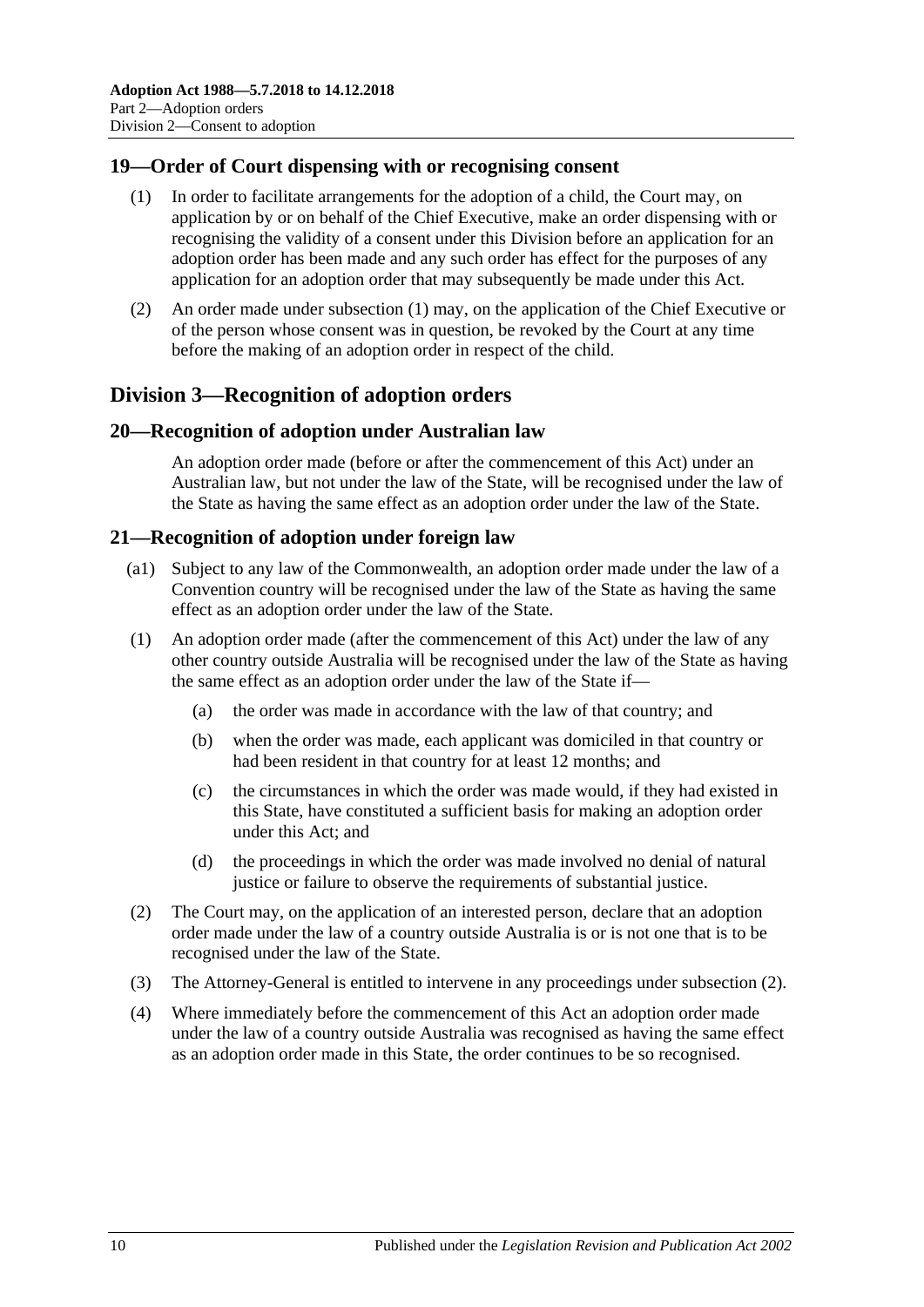## <span id="page-10-0"></span>**Division 4—General provisions**

## <span id="page-10-6"></span><span id="page-10-1"></span>**22—Court to consider report on suitability of adoptive parents**

- (1) Before making an order for the adoption of a child, the Court will consider any report prepared by or on behalf of the Chief Executive and submitted to the Court as to—
	- (a) where the Chief Executive is the guardian of the child under [section](#page-11-0) 25—the circumstances of the child; and
	- (b) in any case—the suitability of the prospective adoptive parents and their capacity to care adequately for the child.
- (2) Subject to [subsection](#page-10-5) (3), a copy of a report prepared under [subsection](#page-10-6) (1) will be made available to the prospective adoptive parents.
- <span id="page-10-5"></span>(3) The Court may order that the contents or part of the contents of a report prepared under [subsection](#page-10-6) (1) be suppressed from disclosure to the prospective adoptive parents or any other person.
- (4) The Court may require prospective adoptive parents to submit evidence, to the satisfaction of the Court, of their good health.

## <span id="page-10-2"></span>**23—Name of child**

- (1) Where the Court makes an order for the adoption of a child it may by the same or a subsequent order declare the name by which the child is to be known.
- (2) Before making an order changing the name of a child, the Court should take into account any wishes expressed by the child on the subject.
- (3) The Court will not change the name of a child who is over the age of 12 years unless—
	- (a) the child consents to the change; or
	- (b) the child is intellectually incapable of consenting.
- (4) An order under this section does not prevent a subsequent change of name in accordance with the law of the State.

## <span id="page-10-3"></span>**24—Proceedings to be private etc**

- (1) An application for an adoption order will not be heard in an open court.
- (2) Except as authorised by the Court, the records of proceedings for an adoption order will not be open to inspection.

## <span id="page-10-7"></span><span id="page-10-4"></span>**24A—Voluntary custody agreements**

- (1) The parents or guardians of a child who is less than 18 years of age who are considering having the child adopted and the Chief Executive may enter into an agreement (a *custody agreement*) under which the Chief Executive has custody of the child during the period of the agreement.
- (2) Despite [subsection](#page-10-7) (1)—
	- (a) if the whereabouts of a parent or guardian of a child cannot, after reasonable enquiries, be ascertained; or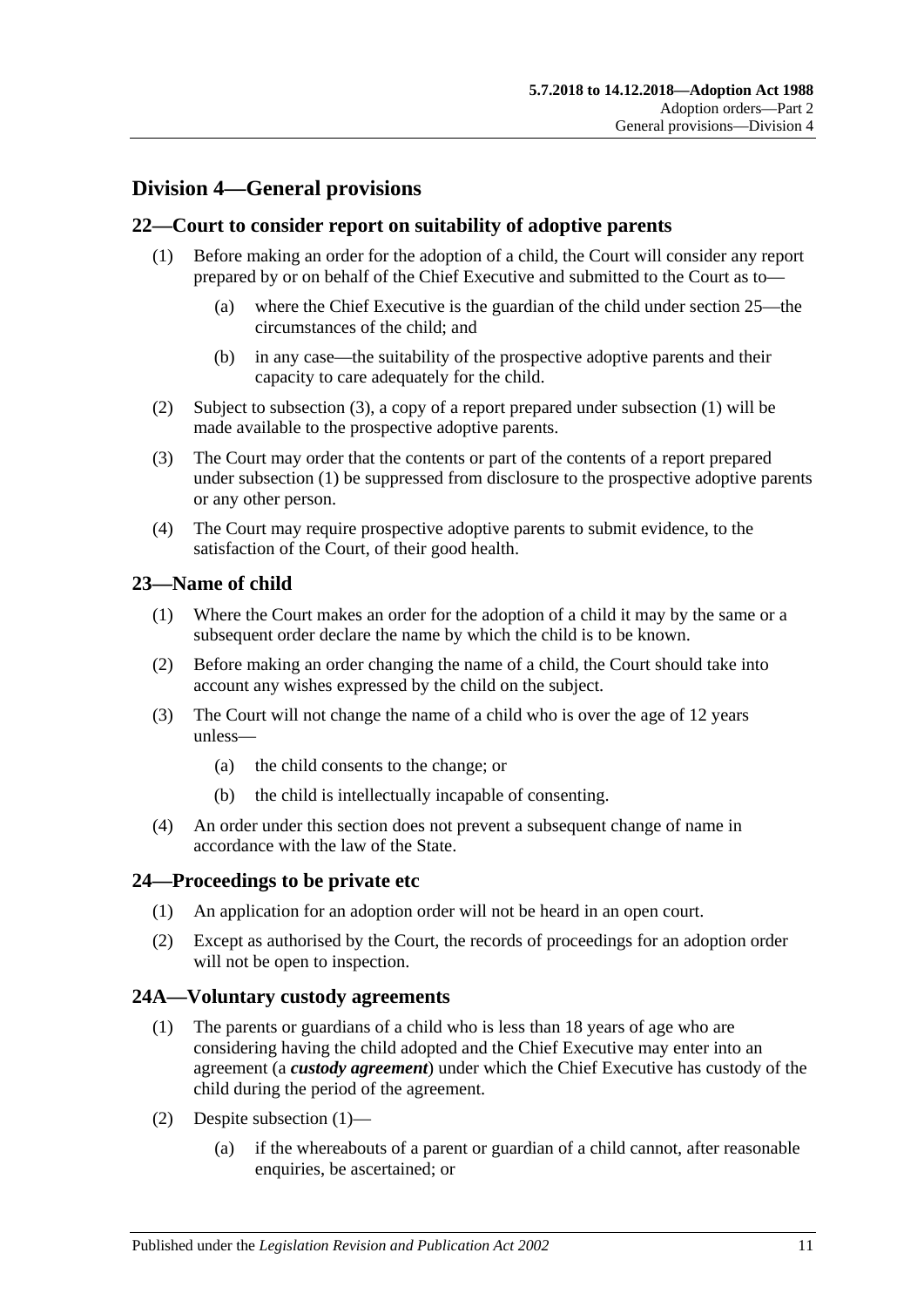- (b) if a parent or guardian of a child has failed to respond within a reasonable period of time to a request that the parent or guardian enter into a custody agreement; or
- (c) if it is not, in all the circumstances of the case, reasonably practicable to request a particular parent or guardian of a child to enter into a custody agreement,

the remaining parent or guardian, or parents or guardians, may enter into a custody agreement in respect of the child.

- (3) The child may also be a party to a custody agreement if the Chief Executive considers it appropriate, having regard to the child's age and ability to understand the consequences of a custody agreement.
- <span id="page-11-1"></span>(4) A custody agreement—
	- (a) must be in writing; and
	- (b) may be terminated at any time—
		- (i) by a child, parent or guardian who is a party to the agreement, by notice in writing to the Chief Executive; or
		- (ii) by agreement between the parties to the agreement; and
	- (c) will be taken to have been terminated on—
		- (i) the Chief Executive becoming the guardian of the child under [section](#page-11-0) 25; or
		- (ii) an adoption order being made in relation to the child; or
		- (iii) an order being made under any other Act or law for the guardianship or custody of the child.
- (5) Unless the agreement is terminated under [subsection](#page-11-1) (4), a custody agreement—
	- (a) has effect for a period, not exceeding 6 months, specified in the agreement; and
	- (b) may, on its expiration, be extended by the parties to the agreement in accordance with this section, but not so that the agreement will operate for a total period of more than 1 year.

## <span id="page-11-0"></span>**25—Guardianship of child awaiting adoption**

- <span id="page-11-2"></span>(1) Where—
	- (a) each parent or guardian of a child has consented to the adoption of the child in general terms or such consent has been dispensed with; or
	- (b) it is intended that an order for the adoption of a child be sought under this Act and arrangements are complete for the transfer of guardianship of the child from an officer of another State or a Territory of the Commonwealth whose functions correspond to those of the Chief Executive to the Chief Executive,

the Chief Executive is the guardian of the child, for all purposes except the giving of consent to the adoption of the child, to the exclusion of all other persons until—

(c) an adoption order is made in respect of the child; or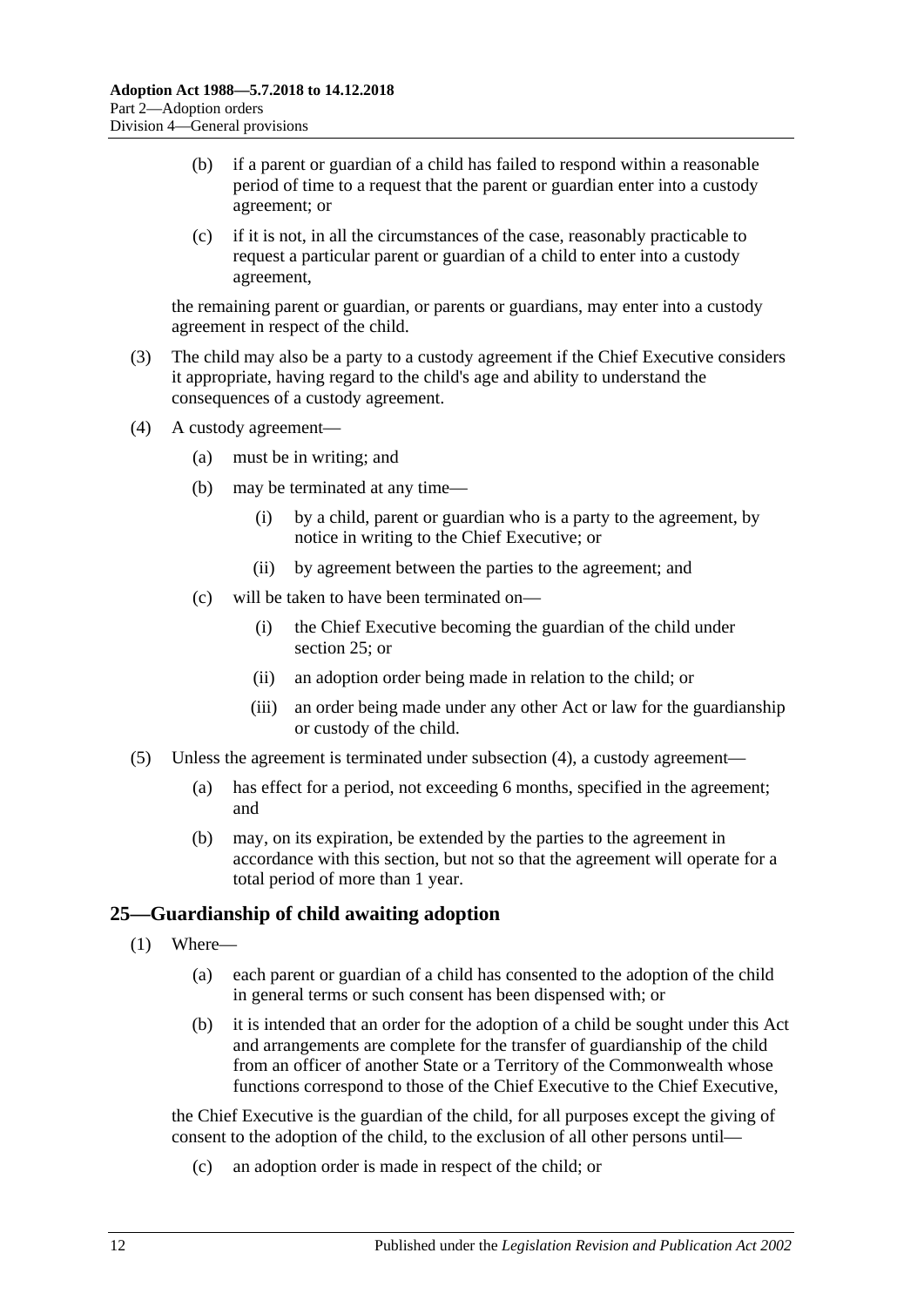- (d) a consent referred to in [paragraph](#page-11-2) (a) is lawfully revoked; or
- (e) the child is placed in the custody or under the guardianship of a person by order of a court; or
- (f) the Chief Executive orders, in writing, that the child be placed in the custody of a parent of the child.
- (2) The Chief Executive may, by agreement with some suitable person (including a parent of the child) and on such conditions as the Chief Executive considers appropriate, place a child of whom the Chief Executive is the guardian under this section in the care of that person.
- (3) The fact that the Chief Executive is the guardian of a child under this section does not affect the liability of any person to maintain the child.
- (4) This section does not apply to a child who is under the guardianship of the Minister.

## <span id="page-12-0"></span>**26—Financial support in special cases**

Where—

- (a) a child suffers from some physical or mental disability; or
- (b) a child, for some other reason, requires special care,

the Minister may enter into an arrangement with prospective adoptive parents to contribute to the support of the child after the making of an adoption order.

## <span id="page-12-1"></span>**26A—Arrangements between parties to adoption**

- (1) If a party to the adoption or proposed adoption of a child wishes to enter into an arrangement with another party to the adoption for the provision of information, contact or any other matters related to the welfare of the child, or to vary such an arrangement, the Chief Executive will endeavour to facilitate the making of the arrangement or variation.
- (2) For the purposes of this section, the birth parents and the adoptive parents will be taken to be the parties to the adoption.
- (3) The Chief Executive must ensure that the opinions of the child (so far as they are ascertainable) are taken into account in formulating any arrangement or variation under this section.
- (4) An arrangement may not be entered into under this section in relation to an adopted child who has attained the age of 18 years and an arrangement relating to an adopted child will terminate on the child attaining the age of 18 years.
- (5) The Chief Executive must ensure that an arrangement entered into under this section, or any variation to such an arrangement, is reduced to writing and that copies of the arrangement or variation are provided to the parties to the arrangement.
- (6) The Chief Executive will maintain a register of arrangements entered into under this section.
- (7) An arrangement entered into under this section is not enforceable in any court and breach of an arrangement or failure to enter into such an arrangement does not affect the validity of an adoption order or of any consent to an adoption.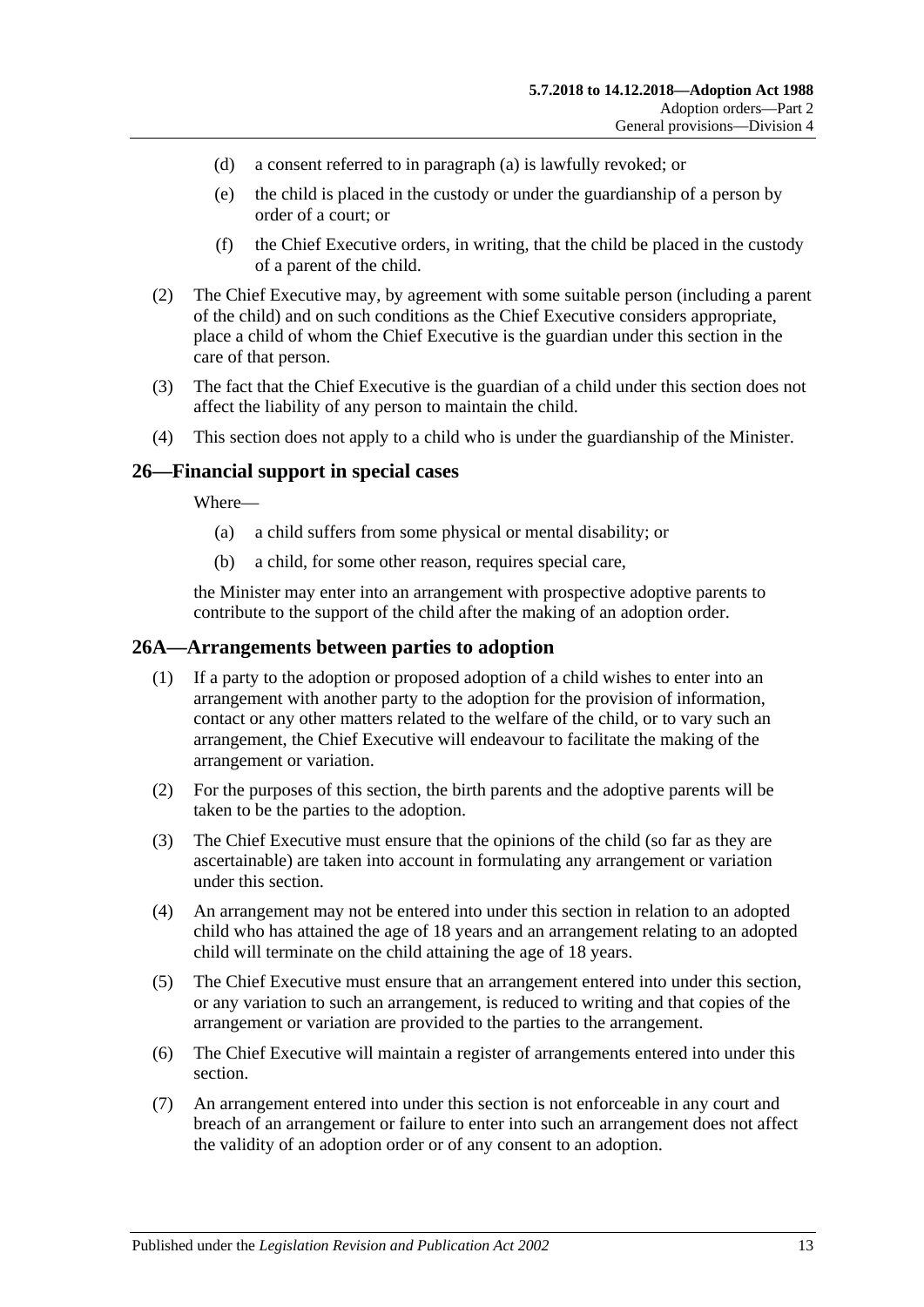(8) This section applies only in relation to children adopted after the commencement of this Act.

# <span id="page-13-0"></span>**Part 2A—Open adoptions**

## <span id="page-13-1"></span>**27—Right to obtain information once adopted person turns 18**

- (1) Subject to this Part, an adopted person who has attained the age of 18 years or, if the adopted person consents or is dead or cannot be located, a lineal descendant of the adopted person, may obtain—
	- (a) the names and dates of birth (if known) of the person's birth parents;
	- (b) any other information in the possession of the Chief Executive relating to the birth parents and the circumstances of the adoption<sup>1</sup>;
	- (c) any message, information or item given to the Chief Executive by a birth parent with instructions that it be provided to the adopted person;
	- (d) information in the possession of the Chief Executive relating to a sibling (whether of the whole or half blood) of the person who has also been adopted and who has also attained the age of 18 years.
- (2) Subject to this Part, if an adopted person has attained the age of 18 years, a birth parent of the person or, if the birth parents consent or are dead or cannot be located, a person who would have been a relative of the person if the adoption order had not been made, may obtain—
	- (a) the names of the adoptive parents and the adopted person;
	- (b) any other information in the possession of the Chief Executive relating to the adoptive parents and the adopted person;
	- (c) any message, information or item given to the Chief Executive by an adopted person or adoptive parent with instructions that it be provided to the birth parent.
- (3) Subject to this Part, if an adopted person has attained the age of 18 years, an adoptive parent of the person may, with the consent of the adopted person, obtain—
	- (a) any information in the possession of the Chief Executive relating to the adopted person's birth parents;
	- (b) any message, information or item given to the Chief Executive by a birth parent with instructions that it be provided to the adoptive parents.
- (3a) Subject to this Part, if an adopted person's birth parent was also an adopted person and is dead or cannot be located, the adopted person may obtain—
	- (a) the names of the birth parent's birth parents (if known); and
	- (b) any other information in the possession of the Chief Executive relating to the birth parent's birth parents.
- (4) In providing information under this section the Chief Executive must not reveal the name of a person (other than a birth parent and any siblings of the whole or half blood of the adopted person who have attained the age of 18 years) who would have been a relative of the adopted person if the adoption order had not been made.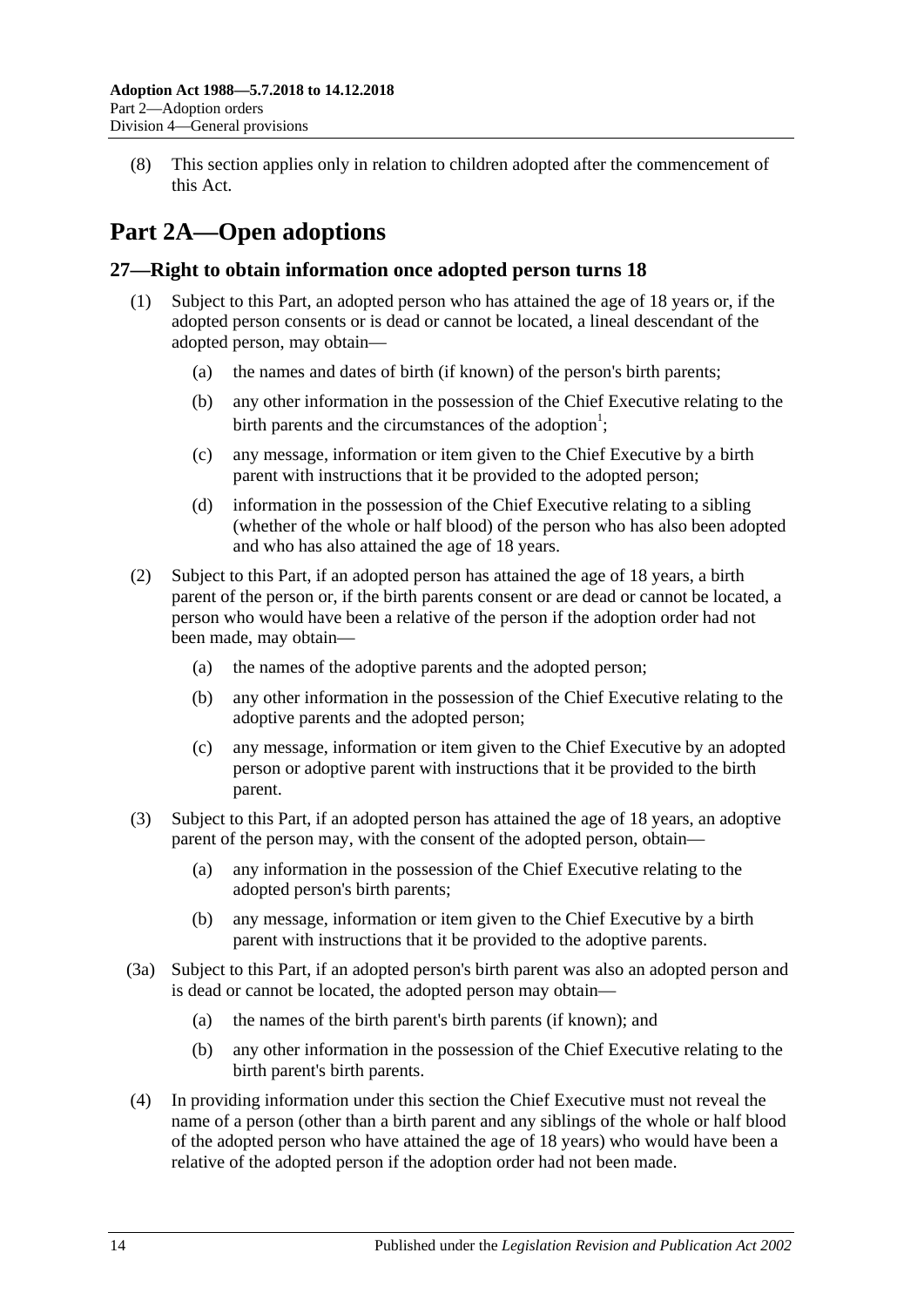- <span id="page-14-2"></span>(5) Nothing in this section entitles a person to obtain information the disclosure of which the Chief Executive has determined, in his or her absolute discretion, would—
	- (a) be an unjustifiable intrusion on the privacy of the person to whom the information relates; or
	- (b) give rise to a serious risk to the life or safety of a person; or
	- (c) in the case of information relating to a person adopted before 17 August 1989—not be in the best interests of the adopted person, taking into account the rights and welfare of the adopted person and any other prescribed matter.
- (6) The Chief Executive must establish and maintain written guidelines regarding the exercise of the Chief Executive's discretion under [subsection](#page-14-2) (5).
- (7) The Chief Executive must give a copy of the guidelines, on request, to any person.

**Note—**

1 See also [section](#page-18-3) 41 in relation to birth certificates.

## <span id="page-14-0"></span>**27A—Information may be provided earlier, in the Chief Executive's discretion**

The Chief Executive will disclose information to an adopted person or a birth parent before an entitlement to the information arises under [section](#page-13-1) 27, if consent to the disclosure is given by—

- (a) in the case of disclosure to an adopted person—
	- (i) the adoptive parents; and
	- (ii) if the name of a birth parent is to be disclosed—that parent; or
- (b) in the case of disclosure to a birth parent—
	- (i) the adoptive parents; and
	- (ii) if the adopted person has attained the age of 12 years—the adopted person.

## <span id="page-14-1"></span>**27B—Limitation of right to obtain information relating to adoption prior to commencement of Act in certain cases**

- (1) An old section 27B direction that is in effect immediately before the relevant day will, unless revoked earlier, continue to have effect until the expiry day.
- (2) Subject to this section, the Chief Executive must not disclose information in contravention of an old section 27B direction.
- (3) If an adoptive parent lodged an old section 27B direction but no such direction was lodged by the adopted person before the relevant day, the adoptive parent's old section 27B direction does not operate to prevent the disclosure of information that is relevant to the welfare or whereabouts of the adopted person.
- (4) A person who lodged an old section 27B direction may, at any time before the expiry day, give the Chief Executive a written statement setting out the person's wishes in relation to contact by another party to the adoption.
- (5) The Chief Executive must, as soon as is reasonably practicable after receiving a statement of wishes from a person, give a copy of the statement to the Registrar.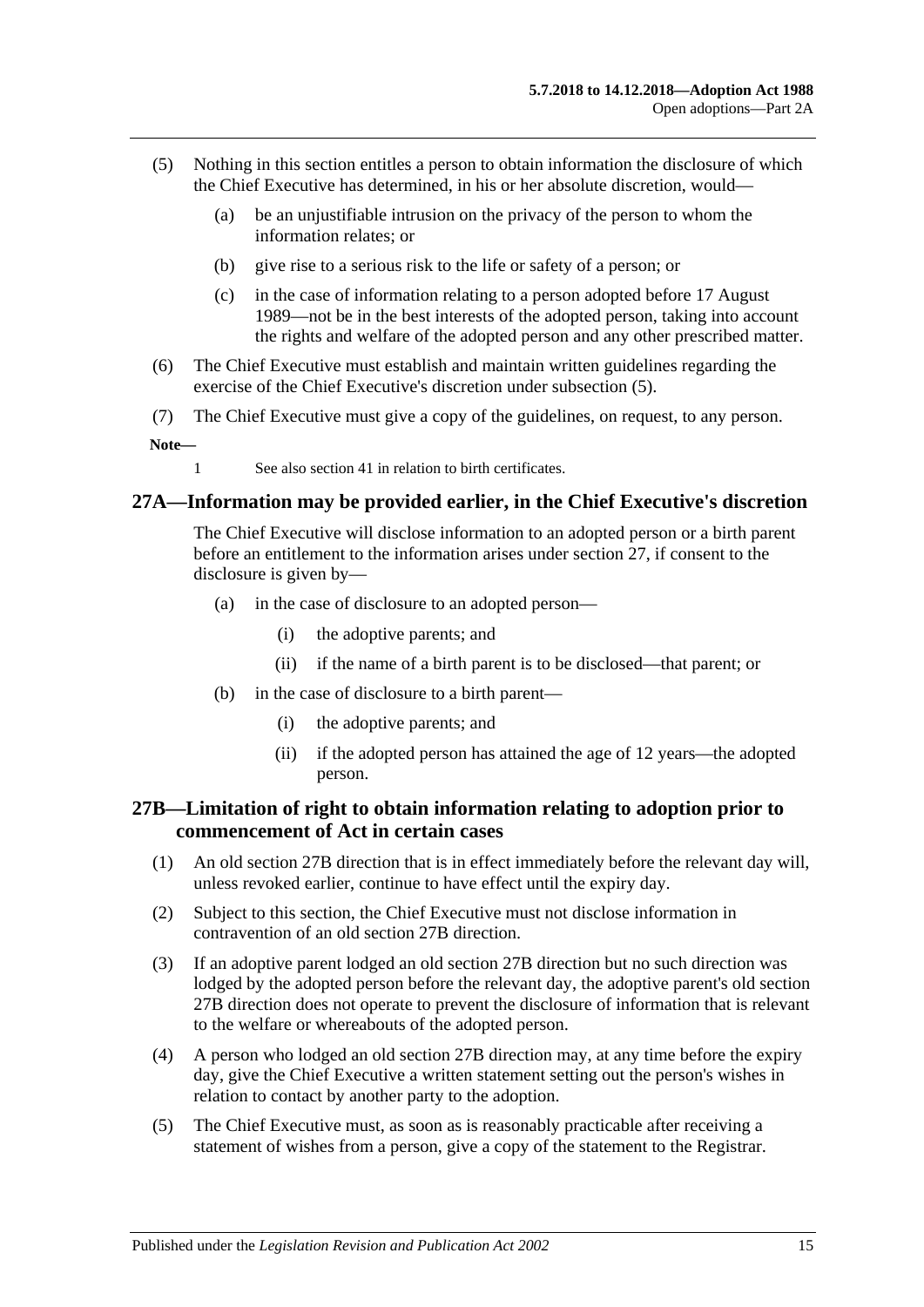- (6) If the Chief Executive discloses information under [section](#page-13-1) 27 to a person who has given the Chief Executive a statement of wishes, the Chief Executive must ensure that a copy of the statement accompanies the information disclosed.
- (7) In this section—

*expiry day* means the day that falls 5 years after the relevant day;

*old section 27B* means section 27B of this Act as in force immediately before the relevant day;

*old section 27B direction* means a direction lodged under subsection (1), (2) or (3) of old section 27B directing the Chief Executive not to disclose information in the Chief Executive's possession that would enable the person who lodged the direction to be traced continued in effect under this section;

*relevant day* means the day on which section 20 of the *[Adoption \(Review\) Amendment](http://www.legislation.sa.gov.au/index.aspx?action=legref&type=act&legtitle=Adoption%20(Review)%20Amendment%20Act%202016)  Act [2016](http://www.legislation.sa.gov.au/index.aspx?action=legref&type=act&legtitle=Adoption%20(Review)%20Amendment%20Act%202016)* comes into operation.

## <span id="page-15-0"></span>**27C—Interviews**

The Chief Executive may, before providing information to a person under this Part, invite the person to participate in an interview with a person authorised by the Chief Executive.

## <span id="page-15-1"></span>**27D—Minister's power to authorise disclosure**

Despite anything contained in this Part, the Minister may authorise disclosure of any information if the disclosure is necessary in the interests of the welfare of an adopted person.

## <span id="page-15-2"></span>**27E—Requirement for consent is waived on death**

A requirement under this Part that the consent of a person be obtained before information may be disclosed is waived on the death of that person.

# <span id="page-15-3"></span>**Part 3—Miscellaneous**

## <span id="page-15-6"></span><span id="page-15-4"></span>**28—Certain agreements illegal**

- (1) An agreement under which a parent or guardian of a child receives any consideration (other than a consideration of a kind authorised by the Chief Executive) for a consent to the adoption of the child, is illegal and void.
- (2) A person who is a party to an agreement of a kind referred to in [subsection](#page-15-6) (1) is guilty of an offence.

Maximum penalty: \$20 000 or imprisonment for 2 years.

## <span id="page-15-7"></span><span id="page-15-5"></span>**29—Negotiation for adoption**

(1) Subject to this section, a person or organisation that conducts negotiations leading, or intended to lead, to the making of an adoption order is guilty of an offence. Maximum penalty: \$20 000 or imprisonment for 2 years.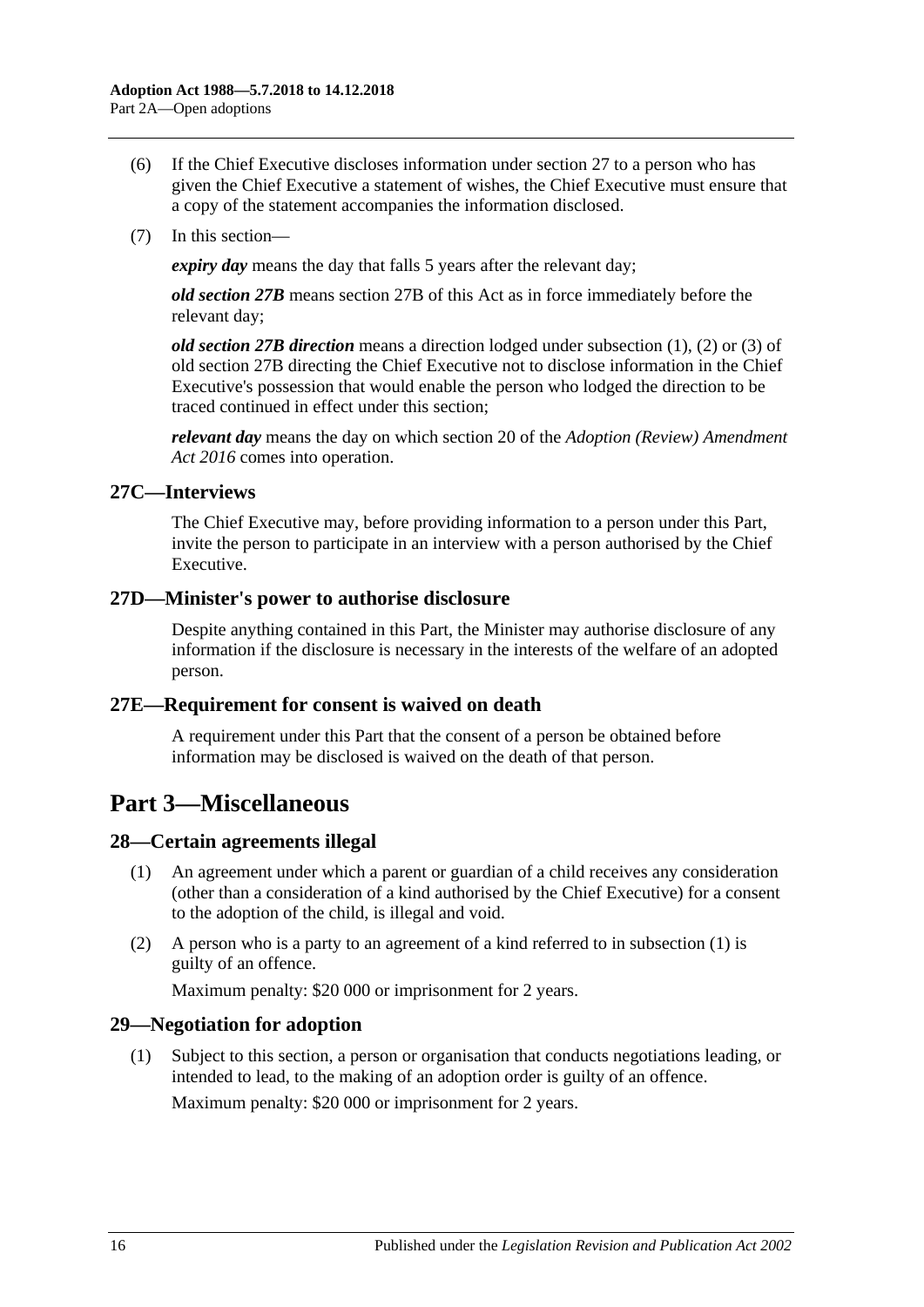- (2) [Subsection](#page-15-7) (1) does not apply—
	- (a) to negotiations conducted for no fee by, or on behalf of, a parent, guardian or relative of a child for an adoption order in favour of a relative of the child or a person who is living together with a parent of the child in a qualifying relationship; or
	- (b) to negotiations conducted by a person or organisation approved by the Chief Executive.
- (3) An approval under this section is subject to any prescribed conditions and any other conditions imposed by the Chief Executive.
- <span id="page-16-2"></span>(4) The Chief Executive may withdraw such an approval if the person or organisation—
	- (a) breaches a condition of the approval; or
	- (b) acts improperly in the course of or in relation to the adoption or proposed adoption of a child.
- (4a) For the purposes of [subsection](#page-16-2) (4), an organisation will be taken to have acted improperly in the course of or in relation to an adoption or proposed adoption if a servant or agent of the organisation acts improperly in the course of or in relation to the adoption or proposed adoption.
- (5) Any fee paid for negotiations conducted in contravention of this section may be recovered as a debt.

#### <span id="page-16-0"></span>**30—Enticing child away**

A person must not take or entice a child away from a person who is entitled to custody of the child in pursuance of an adoption order with intent to deprive that person of the child.

Maximum penalty: \$20 000 or imprisonment for 2 years.

#### <span id="page-16-1"></span>**31—Publication of names etc of persons involved in proceedings**

- (1) A person who publishes or causes to be published—
	- (a) the name of a child, or material tending to identify a child, in relation to whom proceedings have been taken under this Act or any other Australian law that substantially corresponds to this Act;
	- (b) the name of a parent or guardian, or material tending to identify a parent or guardian, of a child in relation to whom proceedings have been taken under this Act or any other Australian law that substantially corresponds to this Act;
	- (c) the name of a party, or material tending to identify a party, to proceedings under this Act or any other Australian law that substantially corresponds to this Act,

is guilty of an offence.

Maximum penalty: \$40 000 or imprisonment for 4 years.

- (2) This section does not apply to the publication of a person's name or other material tending to identify a person if—
	- (a) written consent to the publication has been given by—
		- (i) if the person is aged 18 years or more—that person; or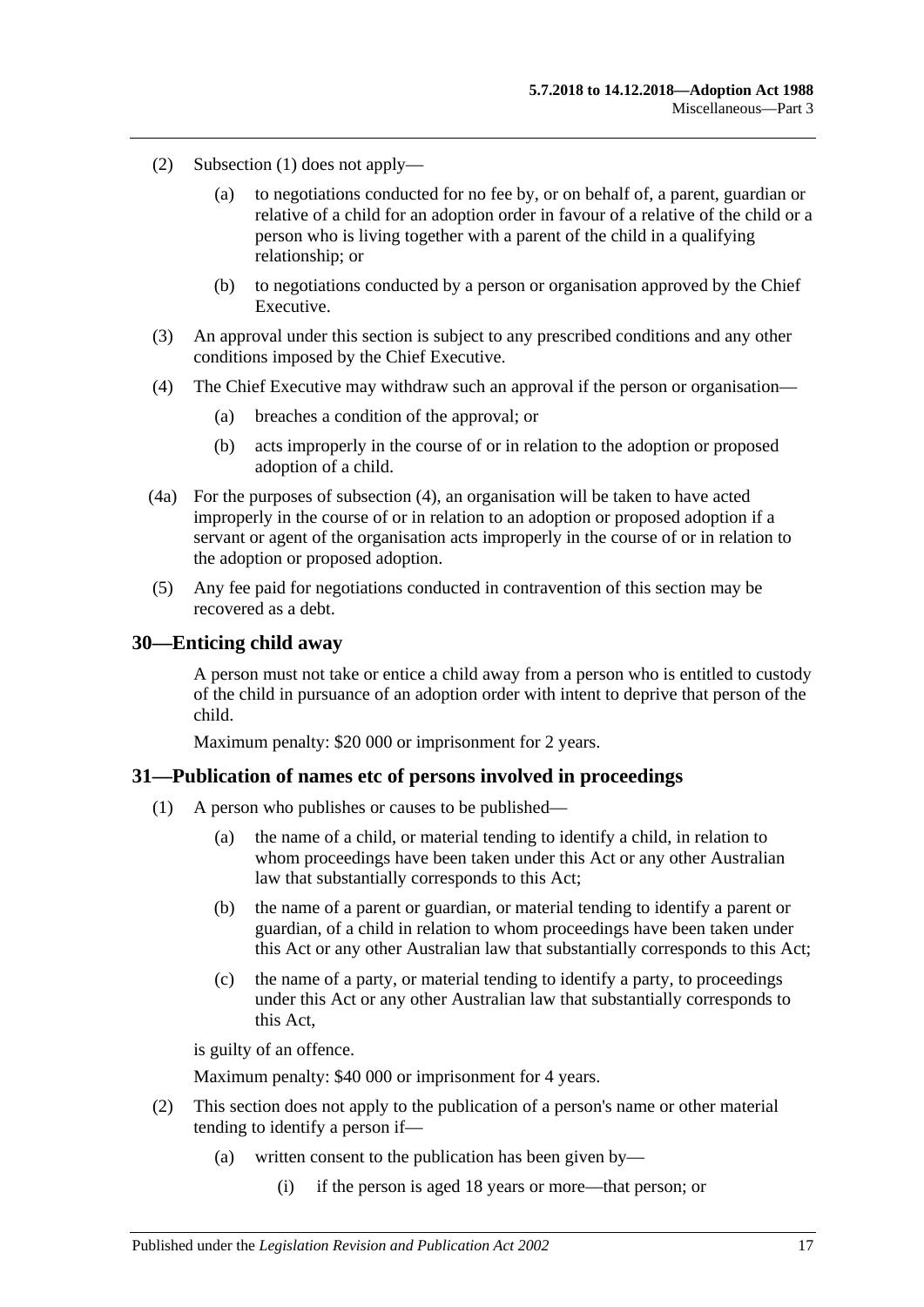- (ii) if the person is less than 18 years of age and is not under the guardianship of the Chief Executive—each parent or guardian of the person; or
- (iii) if the person is less than 18 years of age and under the guardianship of the Chief Executive—the Chief Executive; or
- (b) the publication has been authorised by the Court.

#### <span id="page-17-0"></span>**32—Publication of certain material related to adoption**

A person who publishes or causes to be published material to the following effect—

- (a) that a person desires to enter into negotiations with the parents or guardians of a child with a view to adoption of the child;
- (b) that a person has a child that he or she desires to place with adoptive parents,

is guilty of an offence.

Maximum penalty: \$40 000 or imprisonment for 4 years.

## <span id="page-17-1"></span>**33—False or misleading statements**

A person must not make a statement knowing it to be false or misleading in a material respect for the purposes of, or in connection with, a proposed adoption under this Act. Maximum penalty: \$20 000 or imprisonment for 2 years.

#### <span id="page-17-2"></span>**34—Impersonation**

A person must not falsely represent himself or herself to be a person whose consent to the adoption of a child is required by this Act.

Maximum penalty: \$20 000 or imprisonment for 2 years.

## <span id="page-17-3"></span>**35—Presenting forged consent**

A person must not present, or cause to be presented, in connection with an application for an adoption order a document purporting to be an instrument of consent to the adoption knowing that the signature to the document is or was forged or obtained by fraud, duress or other improper means.

Maximum penalty: \$20 000 or imprisonment for 2 years.

## <span id="page-17-4"></span>**36—Confidentiality**

A person who is, or has been, engaged in duties related to the administration of this Act must not disclose information relating to an adopted person or the birth or adoptive parents of an adopted person obtained in the course of those duties except—

- (a) in the administration of this Act; or
- (b) as authorised or required by law; or
- (c) with the consent of the person to whom the information relates.

Maximum penalty: \$10 000.

## <span id="page-17-5"></span>**37—Offences**

(3) A prosecution for an offence against this Act will not be commenced without the consent of the Minister.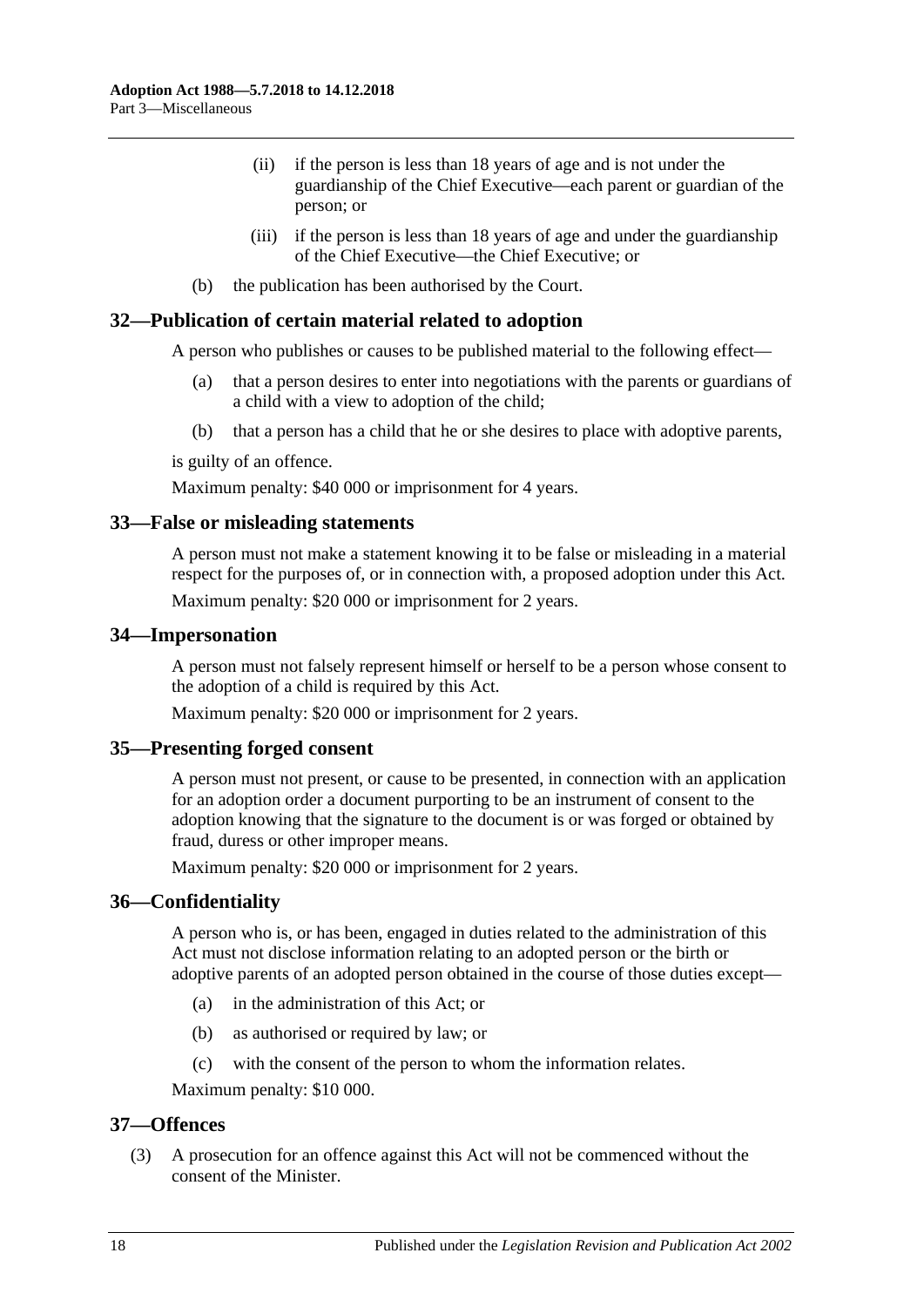(4) In proceedings for an offence against this Act a document apparently signed by the Minister stating that the Minister consents to a particular prosecution will be accepted, in the absence of proof to the contrary, as proof of that consent.

## <span id="page-18-0"></span>**38—Age**

Where the age of a person is material to proceedings under this Act and there is no certain evidence of age, a court may act on its own estimate of the age of that person.

## <span id="page-18-1"></span>**39—Intervention in proceedings**

- (1) The Chief Executive is entitled to intervene in any proceedings under this Act.
- (2) A court may order that any person who has, in the opinion of the court, a proper interest in proceedings under this Act be joined as a party to the proceedings.

## <span id="page-18-2"></span>**40—Costs**

In proceedings under this Act, the Court may, subject to the regulations, make such orders as to costs and security for costs as it considers appropriate.

## <span id="page-18-6"></span><span id="page-18-3"></span>**41—Registration**

- (1) Subject to a direction under [subsection](#page-18-4) (2), the Registrar of Births, Deaths and Marriages must, on receipt of notice of the adoption of a child, cancel any entry formerly made in the register of births relating to the child and make a fresh entry containing—
	- (a) a statement of the date and place of birth of the child; and
	- (b) the names of the persons who are in contemplation of law the parents of the child following the adoption.
- <span id="page-18-4"></span>(2) Subject to [subsection](#page-18-5) (3), the Court may, on the application of the adoptive parents or the Chief Executive, direct the Registrar of Births, Deaths and Marriages not to cancel any entry formerly made in the register of births relating to the child but instead to add to that entry a note of the names of the adoptive parents.
- <span id="page-18-5"></span>(3) Where either or both of the birth parents of the child are alive, the Court must not give a direction under [subsection](#page-18-4) (2) unless satisfied that the information relating to the birth parents of the child contained in the entry is known to the child or that the birth parents approve of the child having access to that information.
- (4) Subject to [subsection](#page-19-1) (7), the Registrar of Births, Deaths and Marriages must not allow any person access to information contained in an entry cancelled under [subsection](#page-18-6) (1) or in an entry in the register of births relating to a person who was adopted before the commencement of this Act except on the authorisation of the Chief Executive.
- <span id="page-18-7"></span>(5) The Chief Executive must not authorise access to information by a person who was adopted before the commencement of this Act if a birth parent of the person directs the Chief Executive not to do so.
- (6) A direction under [subsection](#page-18-7) (5)—
	- (a) has effect for a period of five years, unless revoked earlier;
	- (b) may, on the expiration of a period for which it has effect, be renewed;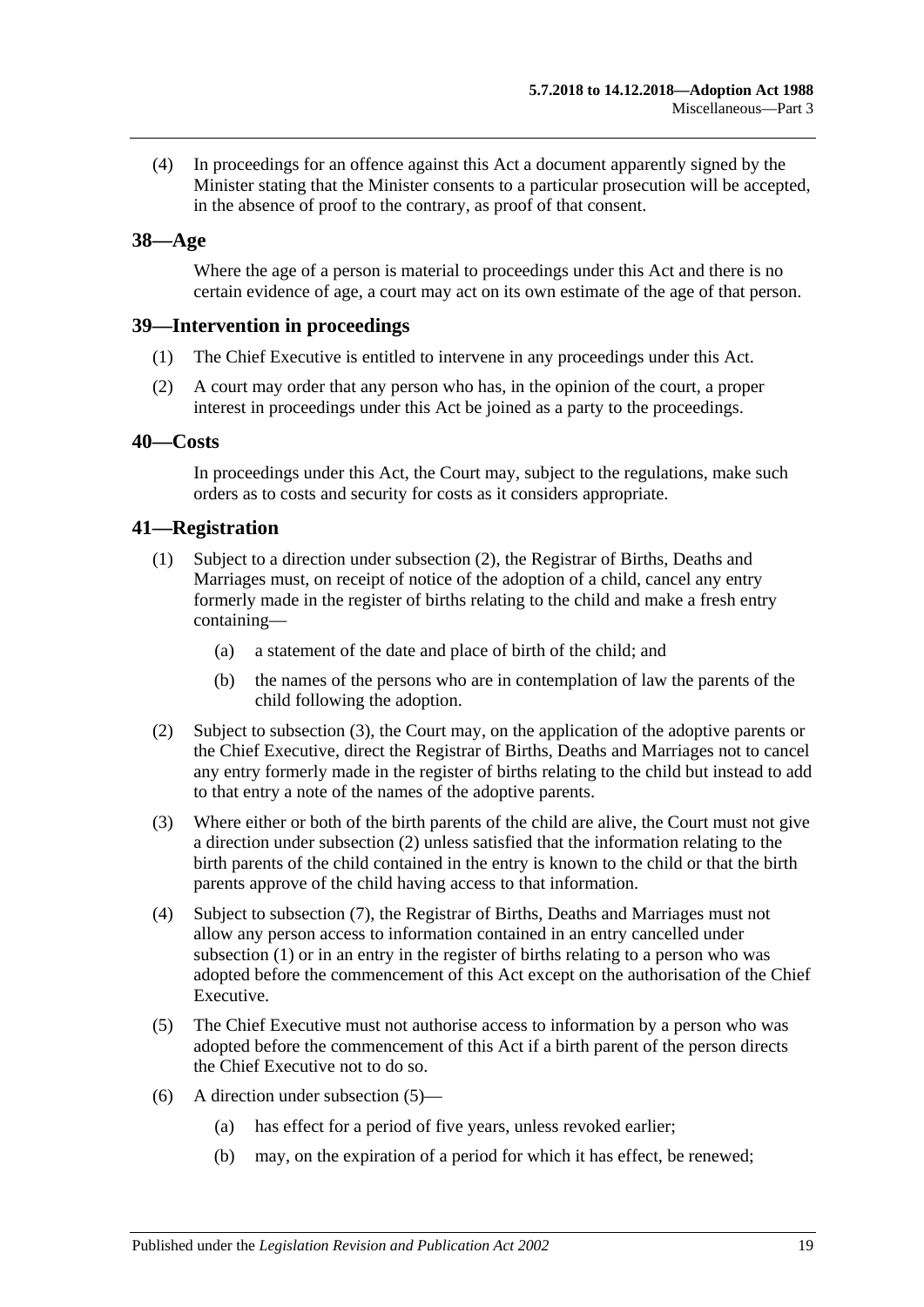- (c) must be lodged, renewed or revoked in a manner approved by the Chief Executive.
- <span id="page-19-1"></span>(7) The Registrar of Births, Deaths and Marriages may, without the authorisation of the Chief Executive, allow access to information contained in an entry cancelled under [subsection](#page-18-6) (1)—
	- (a) if the person to whom the entry relates has attained the age of 18 years, to that person;
	- (b) to a birth parent of the person to whom the entry relates.

## <span id="page-19-0"></span>**42—Regulations**

- (1) The Governor may make such regulations as are contemplated by this Act, or as are necessary or expedient for the purposes of this Act.
- (2) In particular, the regulations may prescribe or make provision for—
	- (a) matters of practice, procedure or evidence in or in connection with proceedings under this Act; and
	- (b) the forms to be used for the purposes of this Act; and
	- (c) fees to be paid in respect of any matter under this Act, and the waiving of any such fees; and
	- (d) the keeping of registers of adoptions and the regulation of access to those registers; and
	- (e) the practice and procedure to be followed in obtaining and giving notice of any consent required for the purposes of this Act; and
	- (f) counselling in relation to adoption; and
	- (g) the payment of witnesses' expenses in connection with proceedings under this Act; and
	- (h) the criteria on which the eligibility of persons for approval by the Chief Executive as suitable persons to adopt children will be determined; and
	- $(i)$  the
		- (i) keeping of registers of persons approved by the Chief Executive as suitable persons to adopt children; and
		- (ii) order in which persons whose names are included in a register may be selected to be applicants for adoption orders; and
		- (iii) removal of names from a register; and
	- (j) the vesting of jurisdiction in the South Australian Civil and Administrative Tribunal under the *[South Australian Civil and Administrative Tribunal](http://www.legislation.sa.gov.au/index.aspx?action=legref&type=act&legtitle=South%20Australian%20Civil%20and%20Administrative%20Tribunal%20Act%202013)  Act [2013](http://www.legislation.sa.gov.au/index.aspx?action=legref&type=act&legtitle=South%20Australian%20Civil%20and%20Administrative%20Tribunal%20Act%202013)* to review—
		- (i) any decision of the Chief Executive refusing to approve a person as being a suitable person to adopt children; or
		- (ii) any decision by the Chief Executive to remove the name of a person from the register of persons whom he or she has approved as suitable persons to adopt children; or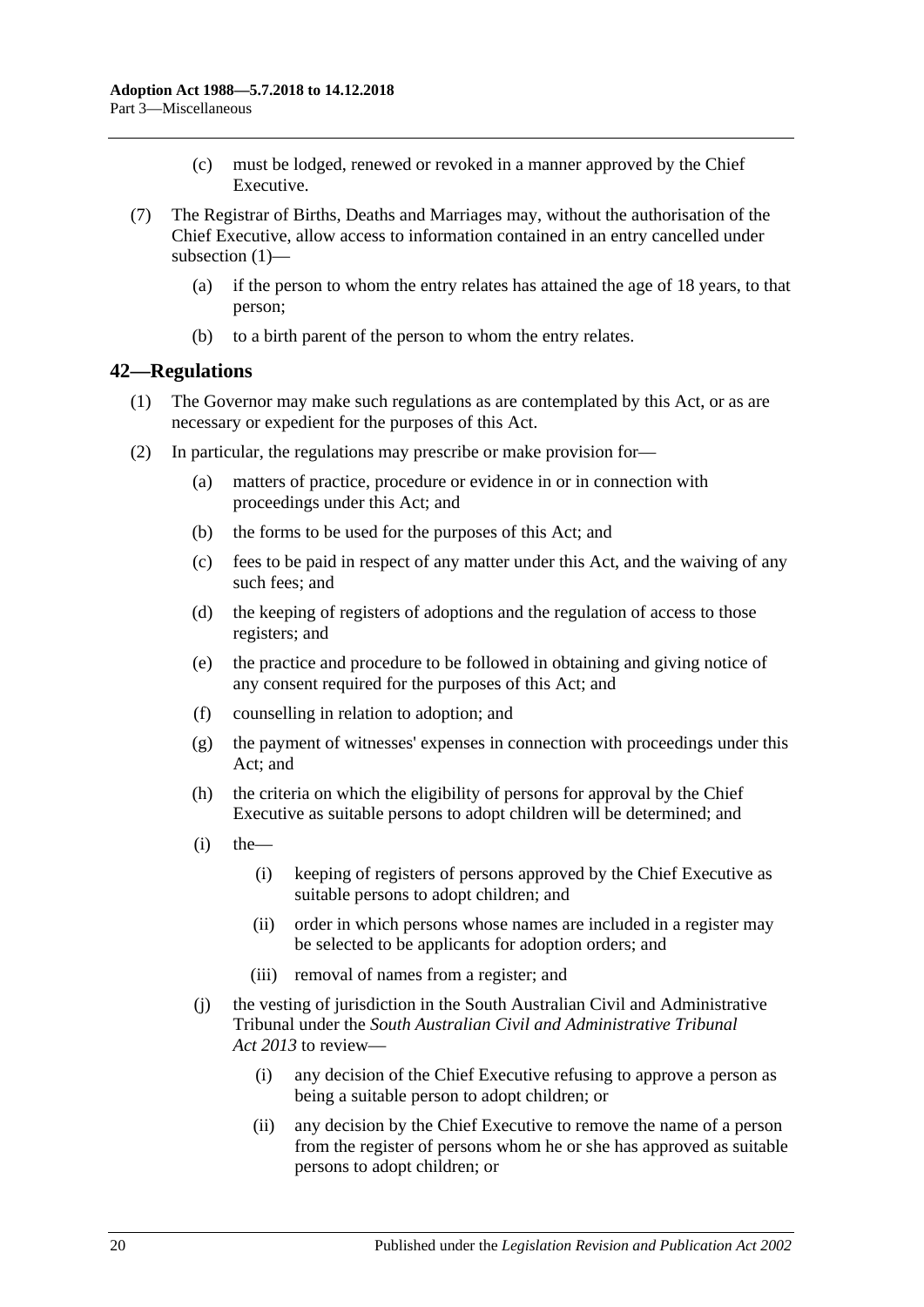- (iii) any other decision of the Chief Executive under this Act of a kind specified in the regulations; and
- (l) fines not exceeding \$10 000 for contravention of, or non-compliance with, a regulation.
- (3) The regulations may confer discretionary powers.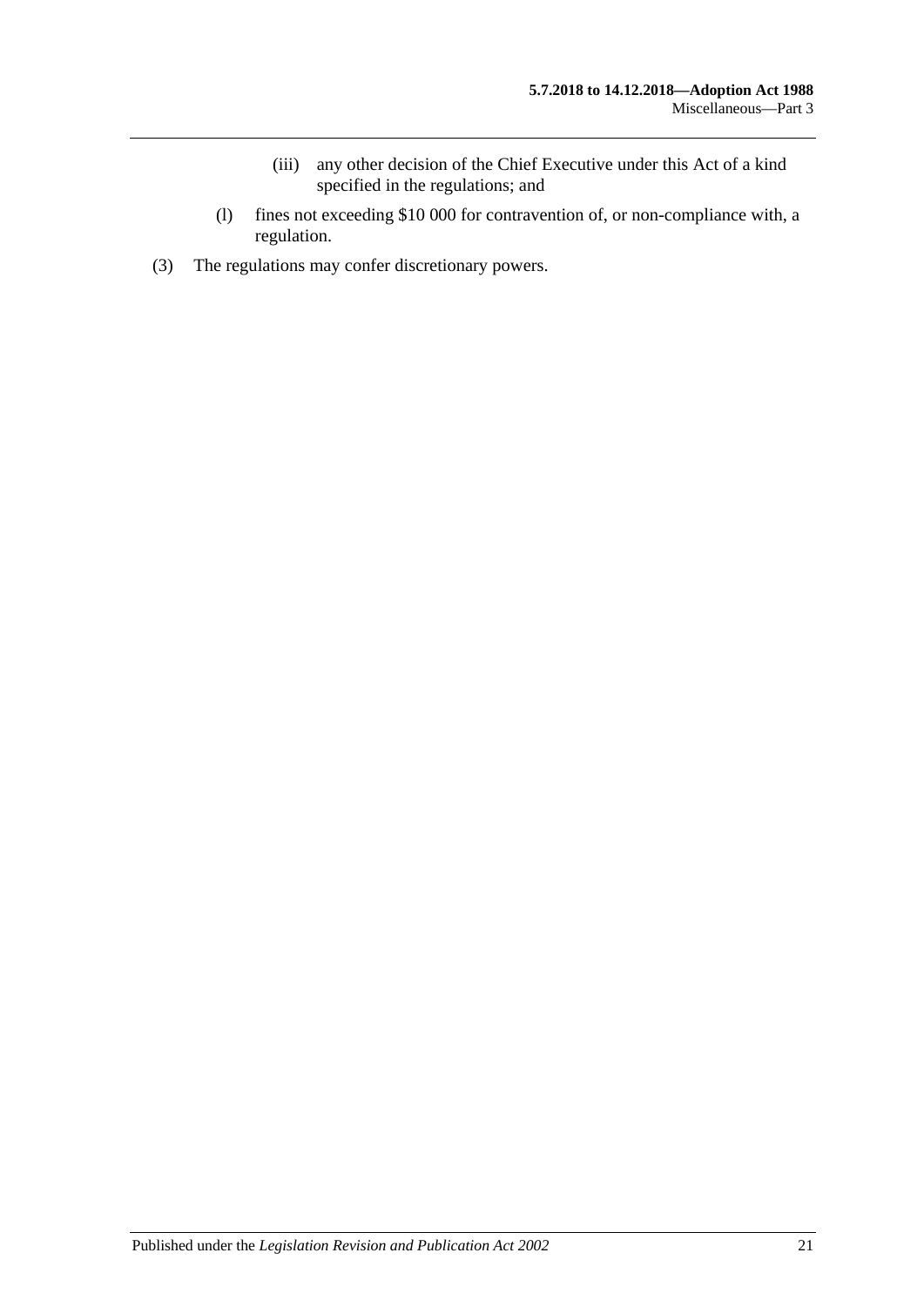# <span id="page-21-0"></span>**Legislative history**

## **Notes**

- Amendments of this version that are uncommenced are not incorporated into the text.
- Please note—References in the legislation to other legislation or instruments or to titles of bodies or offices are not automatically updated as part of the program for the revision and publication of legislation and therefore may be obsolete.
- Earlier versions of this Act (historical versions) are listed at the end of the legislative history.
- For further information relating to the Act and subordinate legislation made under the Act see the Index of South Australian Statutes or www.legislation.sa.gov.au.

# **Legislation repealed by principal Act**

The *Adoption Act 1988* repealed the following:

*Adoption of Children Act 1967*

# **Legislation amended by principal Act**

The *Adoption Act 1988* amended the following:

*Children's Protection and Young Offenders Act 1979*

## **Principal Act and amendments**

| Year | N <sub>0</sub> | Title                                                                   | Assent     | Commencement                                                      |
|------|----------------|-------------------------------------------------------------------------|------------|-------------------------------------------------------------------|
| 1988 | 90             | <b>Adoption Act 1988</b>                                                | 1.12.1988  | 17.8.1989 (Gazette 17.8.1989 p566)                                |
| 1993 | 59             | Mental Health Act 1993                                                  | 27.5.1993  | 6.3.1995 (Gazette 2.3.1995 p734)                                  |
| 1996 | 83             | Adoption (Miscellaneous)<br>Amendment Act 1996                          | 12.12.1996 | 5.10.1997 (Gazette 11.9.1997 p702)                                |
| 2005 | 56             | Justices of the Peace Act 2005                                          | 17.11.2005 | Sch 2 (cll 5 & 6)-1.7.2006 ( <i>Gazette</i><br>22.6.2006 p2012)   |
| 2009 | 84             | Statutes Amendment (Public Sector<br>Consequential Amendments) Act 2009 | 10.12.2009 | Pt 10 (s 21)—1.2.2010 ( <i>Gazette</i><br>28.1.2010 p320)         |
| 2013 | 28             | Adoption (Consent to Publication)<br>Amendment Act 2013                 | 11.7.2013  | 11.7.2013                                                         |
| 2016 | 32             | Statutes Amendment (Youth Court)<br>Act 2016                            | 30.6.2016  | Pt 4 (s 19)—1.1.2017 ( <i>Gazette 8.12.2016</i><br><i>p4903</i> ) |

New entries appear in bold.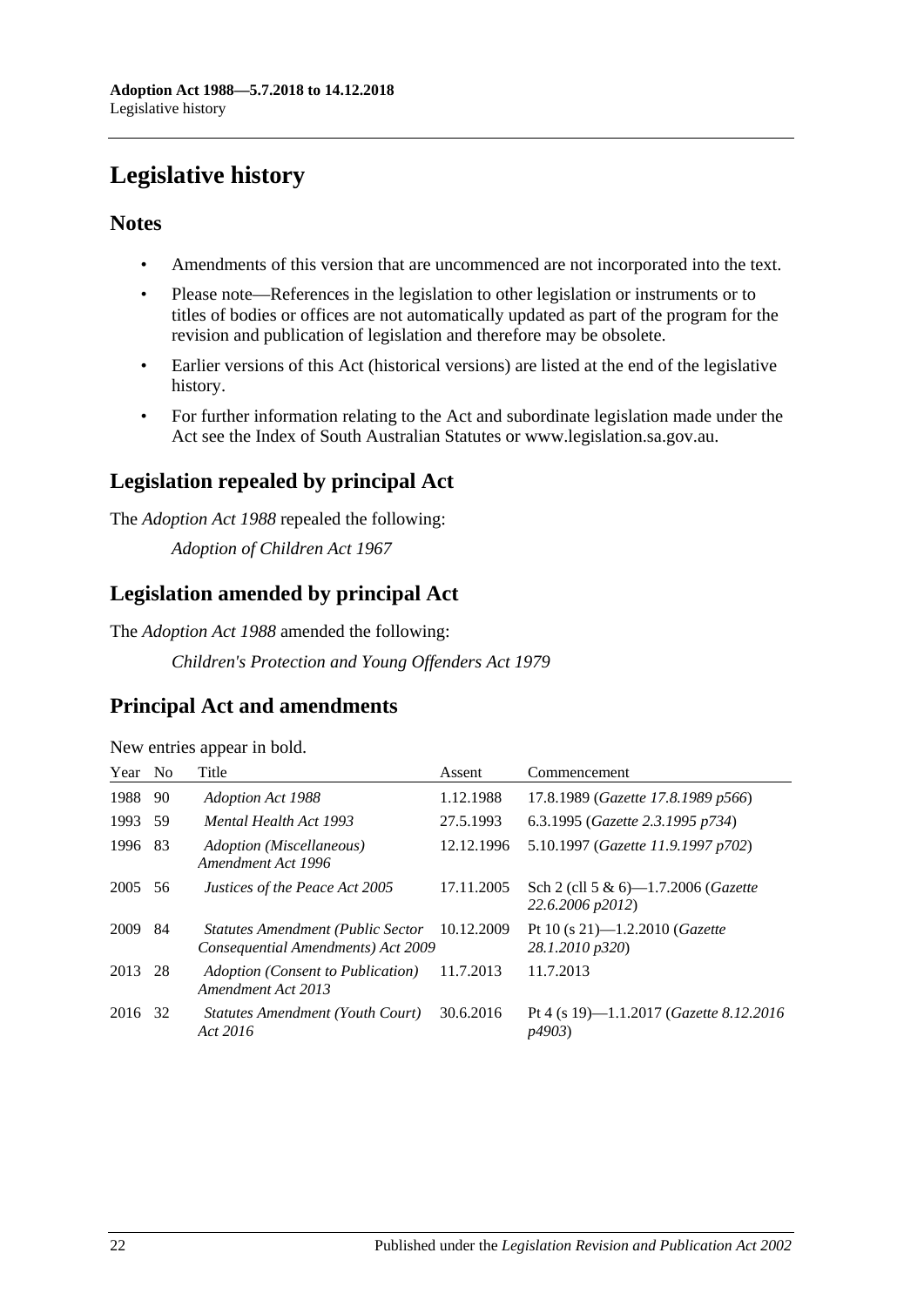| 2016 64 | Adoption (Review) Amendment<br>Act 2016                | 15.12.2016 | 17.2.2017 ( <i>Gazette 16.2.2017 p548</i> )<br>except $s(1)$ , $(2)$ (as inserted by $s(4)$ ,<br><i>psychologist, publish (as inserted by</i><br>$s$ 5(6), ss 5(7), (10), 6, 9(1), 14(3), 15,<br>17, 19 to 22, 23(1), 24 to 29–18.12.2017<br>(Gazette 21.11.2017 $p4652$ ) and except<br>ss $3(3)$ (as inserted by s 4), $5(1)$ , $(2)$ , $(4)$ ,<br>party to an adoption, Registrar (as<br>inserted by $s$ 5(6)), (8), (9), 7, 9(2), 10,<br>11, 13, 16, 18, 30 $& 31$ —uncommenced |
|---------|--------------------------------------------------------|------------|-------------------------------------------------------------------------------------------------------------------------------------------------------------------------------------------------------------------------------------------------------------------------------------------------------------------------------------------------------------------------------------------------------------------------------------------------------------------------------------|
| 2017 51 | Statutes Amendment (SACAT No 2) 28.11.2017<br>Act 2017 |            | Pt 2 (ss 4 & 5)-5.7.2018 ( <i>Gazette</i><br>28.6.2018 p2618)                                                                                                                                                                                                                                                                                                                                                                                                                       |

# **Provisions amended**

New entries appear in bold.

Entries that relate to provisions that have been deleted appear in italics.

| Provision                                                                                     | How varied                                    | Commencement                 |
|-----------------------------------------------------------------------------------------------|-----------------------------------------------|------------------------------|
| Long title                                                                                    | amended by 83/1996 s 27 (Sch)                 | 5.10.1997                    |
| Pt1                                                                                           |                                               |                              |
| Pt 1 Div 1 heading                                                                            | deleted by 83/1996 s 3                        | 5.10.1997                    |
| ss $2$ and $3$                                                                                | deleted by 83/1996 s 27 (Sch)                 | 5.10.1997                    |
| s <sub>3</sub>                                                                                |                                               |                              |
| $s \ 3(1)$ and (2)                                                                            | inserted by $64/2016$ s 4                     | 18.12.2017                   |
| $s \; 3(3)$                                                                                   | inserted by 64/2016 s 4                       | uncommenced-not incorporated |
| s <sub>4</sub>                                                                                |                                               |                              |
| s(4(1))                                                                                       |                                               |                              |
| Aboriginal and<br><b>Torres Strait</b><br><b>Islander Child</b><br><b>Placement Principle</b> | inserted by $64/2016$ s $5(1)$                | uncommenced-not incorporated |
| adoptive parent                                                                               | inserted by $83/1996$ s $4(a)$                | 5.10.1997                    |
| birth parent                                                                                  | inserted by $83/1996$ s $4(b)$                | 5.10.1997                    |
| <b>Chief Executive</b>                                                                        | inserted by $83/1996$ s $4(b)$                | 5.10.1997                    |
|                                                                                               | substituted by 84/2009 s 21                   | 1.2.2010                     |
| child                                                                                         | substituted by $64/2016$ s $5(2)$             | uncommenced-not incorporated |
| the Convention                                                                                | inserted by $83/1996$ s 4(c)                  | 5.10.1997                    |
|                                                                                               | Convention country inserted by 83/1996 s 4(c) | 5.10.1997                    |
| the Court                                                                                     | amended by $83/1996$ s $4(d)$                 | 5.10.1997                    |
|                                                                                               | amended by 56/2005 Sch 2 cl 5(1)              | 1.7.2006                     |
| the<br>Director-General                                                                       | deleted by $83/1996$ s $4(e)$                 | 5.10.1997                    |
| domestic partner                                                                              | inserted by $64/2016$ s $5(3)$                | 17.2.2017                    |
| Family Law<br>Act 1975                                                                        | inserted by $83/1996$ s 4(e)                  | 5.10.1997                    |
| guardian                                                                                      | substituted by $83/1996$ s $4(f)$             | 5.10.1997                    |
|                                                                                               | amended by $64/2016$ s $5(4)$                 | uncommenced-not incorporated |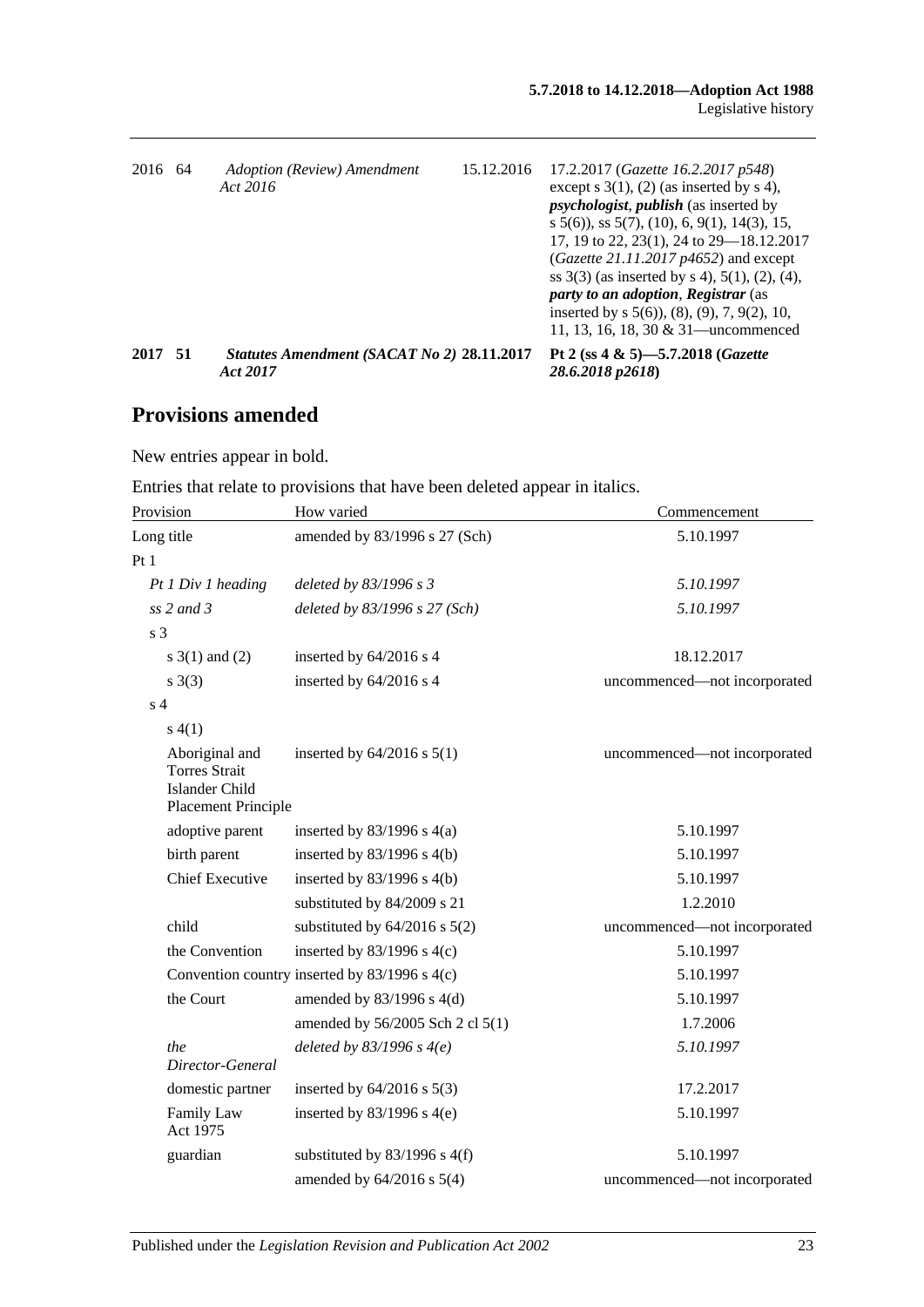#### **Adoption Act 1988—5.7.2018 to 14.12.2018** Legislative history

| marriage<br>relationship   | deleted by $64/2016$ s $5(5)$                                            | 17.2.2017                    |
|----------------------------|--------------------------------------------------------------------------|------------------------------|
|                            | party to an adoption inserted by $64/2016$ s $5(6)$                      | uncommenced-not incorporated |
| psychologist               | inserted by $64/2016$ s $5(6)$                                           | 18.12.2017                   |
| publish                    | inserted by $64/2016$ s $5(6)$                                           | 18.12.2017                   |
| qualifying<br>relationship | inserted by $64/2016$ s $5(6)$                                           | 17.2.2017                    |
| Registrar                  | inserted by $64/2016$ s $5(6)$                                           | uncommenced-not incorporated |
|                            | statement of wishes inserted by $64/2016$ s $5(7)$                       | 18.12.2017                   |
| s(4(a)                     | inserted by 56/2005 Sch 2 cl 5(2)                                        | 1.7.2006                     |
|                            | amended by 32/2016 s 19(1)                                               | 1.1.2017                     |
| s(4(lb))                   | inserted by $56/2005$ Sch 2 cl $5(2)$                                    | 1.7.2006                     |
|                            | deleted by 32/2016 s 19(2)                                               | 1.1.2017                     |
| s(4(2)                     | substituted by $64/2016$ s $5(8)$                                        | uncommenced-not incorporated |
| s(4(3))                    | amended by $64/2016$ s $5(9)$                                            | uncommenced-not incorporated |
| $s \, 4(4)$                | deleted by $64/2016$ s $5(10)$                                           | 18.12.2017                   |
| Pt1 Div2                   | deleted by 83/1996 s 5                                                   | 5.10.1997                    |
| Pt1 Div3                   | heading deleted by 83/1996 s 6                                           | 5.10.1997                    |
| s <sub>7</sub>             | deleted by $64/2016 s 6$                                                 | 18.12.2017                   |
| s 7A                       | inserted by 83/1996 s 7                                                  | 5.10.1997                    |
| Pt 2                       |                                                                          |                              |
| s <sub>8</sub>             |                                                                          |                              |
| s(1)                       | amended by 83/1996 s 8                                                   | 5.10.1997                    |
|                            | amended by 64/2016 s 7                                                   | uncommenced-not incorporated |
| s 8A                       | inserted by 83/1996 s 9                                                  | 5.10.1997                    |
| s 9                        |                                                                          |                              |
| $s \, 9(1)$                | amended by 83/1996 s 27 (Sch)                                            | 5.10.1997                    |
| $s \, 9(2)$ and (3)        | amended by 83/1996 s 27 (Sch)                                            | 5.10.1997                    |
|                            | amended by 64/2016 s 8                                                   | 17.2.2017                    |
| $s\ 9(3a)$                 | inserted by 83/1996 s 10                                                 | 5.10.1997                    |
| s 10                       |                                                                          |                              |
| 10(1)                      | s 10 amended and redesignated as $s$ 10(1) by<br>83/1996 ss 11, 27 (Sch) | 5.10.1997                    |
|                            | substituted by $64/2016$ s $9(1)$                                        | 18.12.2017                   |
| 10(2)                      | inserted by $83/1996$ s $11(b)$                                          | 5.10.1997                    |
|                            | amended by $64/2016$ s $9(3)$                                            | 17.2.2017                    |
|                            | amended by $64/2016$ s $9(2)$                                            | uncommenced—not incorporated |
| s 10A                      | inserted by 64/2016 s 10                                                 | uncommenced-not incorporated |
| s 11                       |                                                                          |                              |
| s 11(1)                    | amended by 83/1996 s 12                                                  | 5.10.1997                    |
|                            | substituted by $64/2016$ s $11(1)$                                       | uncommenced-not incorporated |
| s $11(1a)$ and $(1b)$      | inserted by $64/2016$ s $11(1)$                                          | uncommenced-not incorporated |
| s $11(2)$ and $(3)$        | amended by 64/2016 s 11(2)                                               | uncommenced-not incorporated |
| s 11(4)                    | inserted by 64/2016 s 11(3)                                              | uncommenced-not incorporated |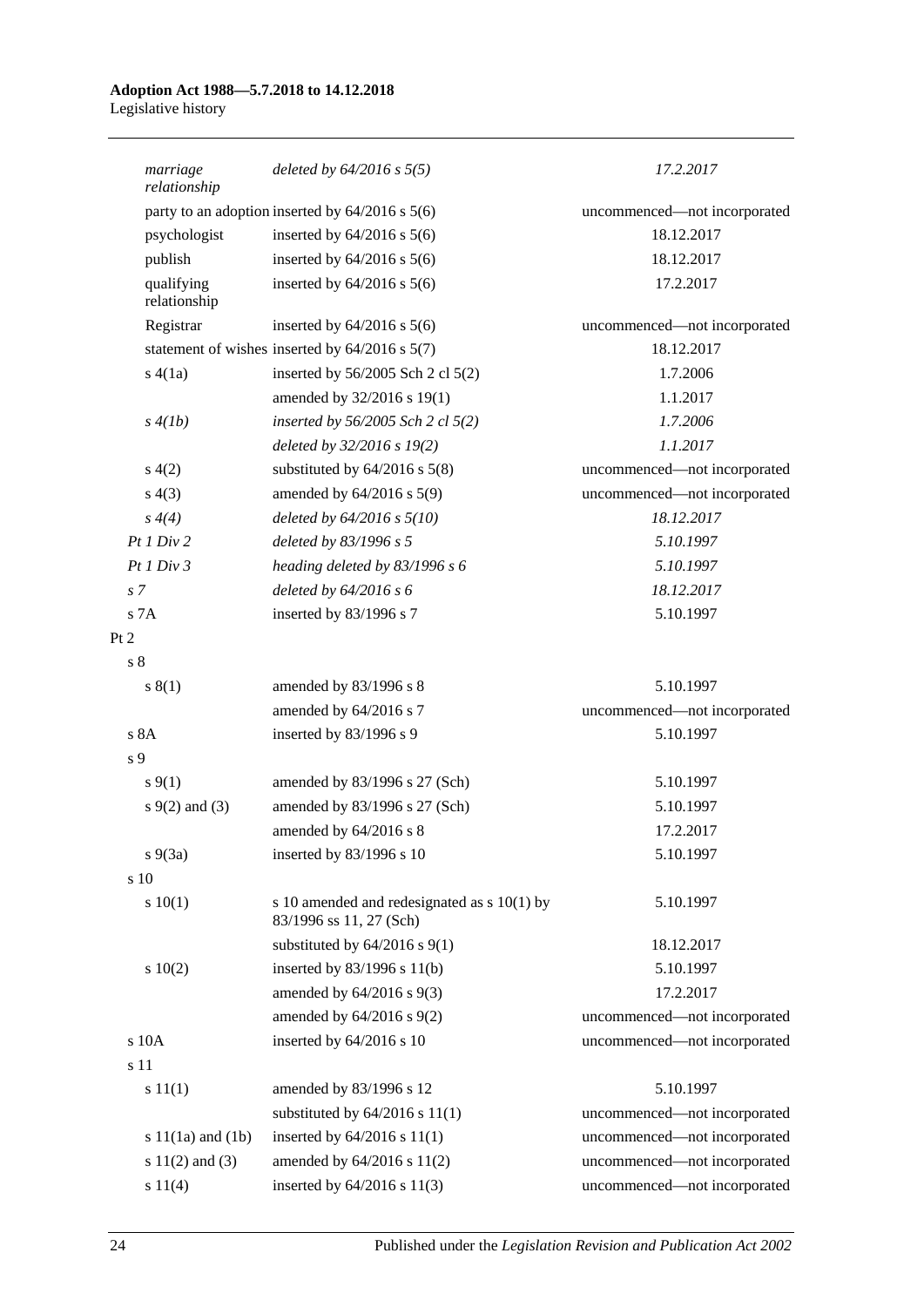| s 12                |                                              |                              |
|---------------------|----------------------------------------------|------------------------------|
| s 12(1)             | amended by $83/1996$ s $13(a)$               | 5.10.1997                    |
|                     | substituted by $64/2016$ s $12(1)$           | 17.2.2017                    |
| $s\ 12(2)$          | amended by 83/1996 s 13(b)                   | 5.10.1997                    |
|                     | deleted by $64/2016$ s $12(1)$               | 17.2.2017                    |
| s 12(3)             | amended by 83/1996 ss 13(c), 27 (Sch)        | 5.10.1997                    |
|                     | substituted by $64/2016$ s $12(2)$           | 17.2.2017                    |
| s 12(4)             | amended by 64/2016 s 12(3)                   | 17.2.2017                    |
| s 12(6)             | inserted by $64/2016$ s $12(4)$              | 17.2.2017                    |
| s <sub>13</sub>     | deleted by 83/1996 s 14                      | 5.10.1997                    |
| s <sub>14</sub>     |                                              |                              |
| s 14(1)             | amended by $83/1996$ s $15(a)$               | 5.10.1997                    |
| s 14(2)             | amended by 83/1996 s 15(b)                   | 5.10.1997                    |
| s <sub>14</sub>     | substituted by 64/2016 s 13                  | uncommenced-not incorporated |
| s 15                |                                              |                              |
| s 15(1)             | amended by $83/1996$ s $16(a)$               | 5.10.1997                    |
| s 15(4)             | amended by 83/1996 s 27 (Sch)                | 5.10.1997                    |
|                     | amended by 64/2016 s 14(1), (2)              | 17.2.2017                    |
| s 15(5)             | amended by 83/1996 s 16(b)                   | 5.10.1997                    |
|                     | (c) deleted by 83/1996 s 16(b)               | 5.10.1997                    |
|                     | amended by 64/2016 s 14(3)                   | 18.12.2017                   |
| s 15(6)             | amended by 83/1996 s 27 (Sch)                | 5.10.1997                    |
| $s\,15(8)$          | deleted by $83/1996 s 16(c)$                 | 5.10.1997                    |
| s <sub>16</sub>     |                                              |                              |
| s 16(2)             | amended by 83/1996 s 27 (Sch)                | 5.10.1997                    |
| s 17                |                                              |                              |
| s 17(1)             | s 17 redesignated as s 17(1) by 83/1996 s 17 | 5.10.1997                    |
| s 17(2)             | inserted by 83/1996 s 17                     | 5.10.1997                    |
| s 18                |                                              |                              |
| s 18(1)             | (d) deleted by $64/2016$ s 15                | 18.12.2017                   |
| s 18(3)             | inserted by 83/1996 s 18                     | 5.10.1997                    |
| s 19                |                                              |                              |
| s $19(1)$ and $(2)$ | amended by 83/1996 s 27 (Sch)                | 5.10.1997                    |
| s 21                |                                              |                              |
| $s\ 21(a1)$         | inserted by $83/1996$ s $19(a)$              | 5.10.1997                    |
| $s \, 21(1)$        | amended by 83/1996 s 19(b)                   | 5.10.1997                    |
| $s\ 21(2)$          | amended by 83/1996 s 19(c)                   | 5.10.1997                    |
| s 22                |                                              |                              |
| $s\,22(1)$          | amended by 83/1996 ss 20, 27 (Sch)           | 5.10.1997                    |
| s 23                |                                              |                              |
| $s\,23(3)$          | substituted by 64/2016 s 16                  | uncommenced-not incorporated |
| $s\,23(3a)$         | inserted by 64/2016 s 16                     | uncommenced-not incorporated |
| $\rm s$ 24A         | inserted by 64/2016 s 17                     | 18.12.2017                   |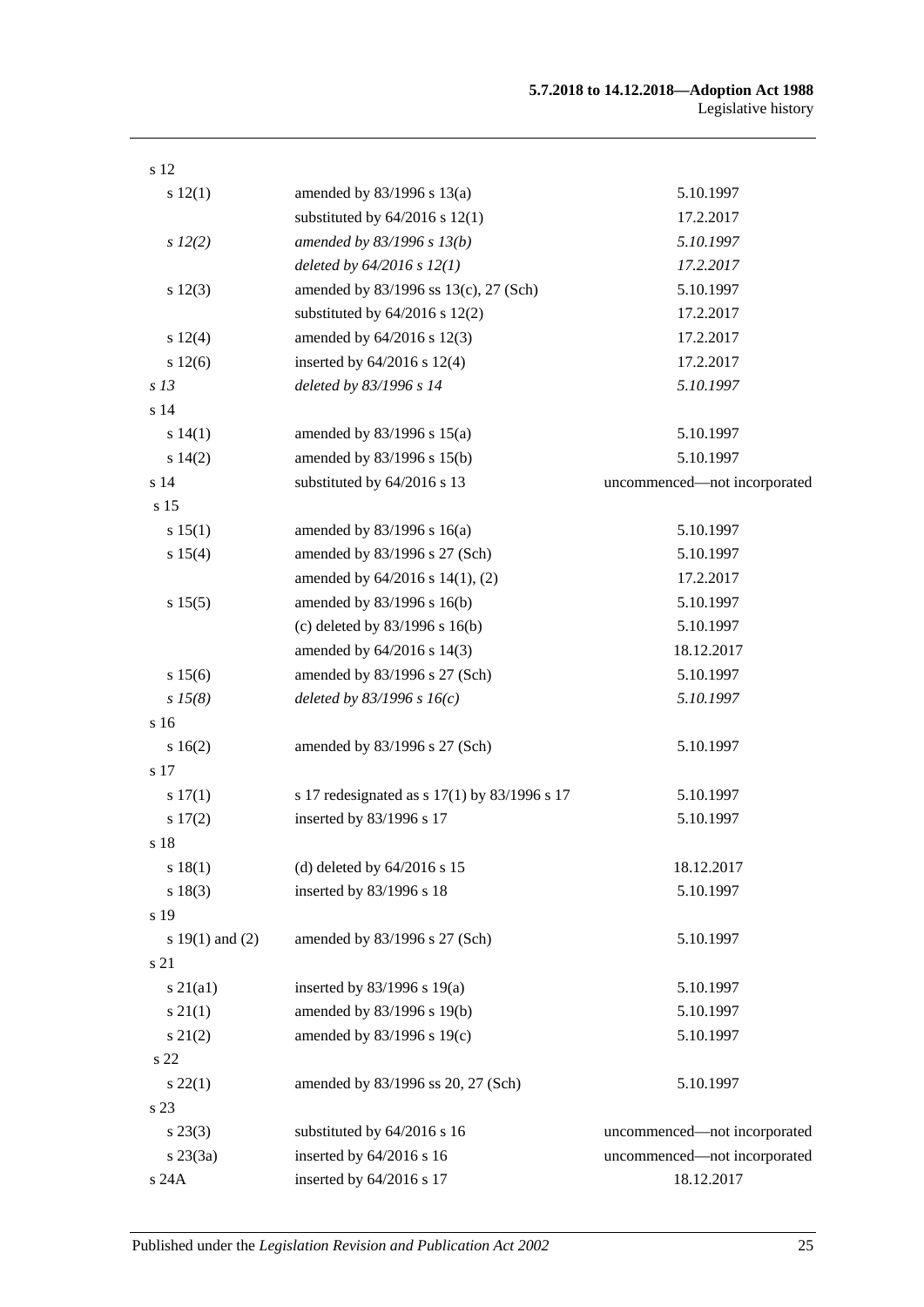#### s 25

| s 25(1)         | amended by 83/1996 ss 21(a), 27 (Sch)  | 5.10.1997                    |
|-----------------|----------------------------------------|------------------------------|
| s 25(2)         | amended by 83/1996 ss 21(b), 27 (Sch)  | 5.10.1997                    |
| s 25(3)         | amended by 83/1996 s 27 (Sch)          | 5.10.1997                    |
| $s \; 25(4)$    | inserted by $83/1996$ s $21(c)$        | 5.10.1997                    |
|                 | substituted by 64/2016 s 18            | uncommenced-not incorporated |
| s 26A           | inserted by 83/1996 s 22               | 5.10.1997                    |
| s27             | amended by 59/1993 Sch cl 2            | 6.3.1995                     |
|                 | deleted by 83/1996 s 23                | 5.10.1997                    |
| Pt 2A           | inserted by 83/1996 s 23               | 5.10.1997                    |
| s 27            |                                        |                              |
| $s \, 27(3a)$   | inserted by $64/2016$ s 19(1)          | 18.12.2017                   |
| $s\,27(5)$      | amended by 64/2016 s 19(2)             | 18.12.2017                   |
| s 27B           | substituted by 64/2016 s 20            | 18.12.2017                   |
| s 27C           | amended by 64/2016 s 21                | 18.12.2017                   |
| Pt <sub>3</sub> |                                        |                              |
| s 28            |                                        |                              |
| s 28(1)         | amended by 83/1996 s 27 (Sch)          | 5.10.1997                    |
| $s\,28(2)$      | amended by 83/1996 s 27 (Sch)          | 5.10.1997                    |
|                 | amended by 64/2016 s 22                | 18.12.2017                   |
| s 29            |                                        |                              |
| s 29(1)         | amended by 83/1996 s 27 (Sch)          | 5.10.1997                    |
|                 | amended by 64/2016 s 23(1)             | 18.12.2017                   |
| $s\,29(2)$      | amended by 83/1996 s 27 (Sch)          | 5.10.1997                    |
|                 | amended by 64/2016 s 23(2), (3)        | 17.2.2017                    |
| $s\,29(3)$      | amended by 83/1996 s 27 (Sch)          | 5.10.1997                    |
| s 29(4)         | amended by 83/1996 ss 24(a), 27 (Sch)  | 5.10.1997                    |
| $s\,29(4a)$     | inserted by 83/1996 s 24(b)            | 5.10.1997                    |
| s 30            | amended by 83/1996 s 27 (Sch)          | 5.10.1997                    |
|                 | amended by 64/2016 s 24                | 18.12.2017                   |
| s 31            |                                        |                              |
| $s \ 31(1)$     | amended by 83/1996 ss 25, 27 (Sch)     | 5.10.1997                    |
|                 | amended by 64/2016 s 25(1), (2)        | 18.12.2017                   |
| $s \, 31(2)$    | amended by 83/1996 s 27 (Sch)          | 5.10.1997                    |
|                 | substituted by 28/2013 s 3             | 11.7.2013                    |
|                 | amended by $64/2016$ s $25(3)$ — $(6)$ | 18.12.2017                   |
| s 32            | amended by 83/1996 s 27 (Sch)          | 5.10.1997                    |
|                 | amended by 64/2016 s 26(1), (2)        | 18.12.2017                   |
| s 33            | amended by 83/1996 s 27 (Sch)          | 5.10.1997                    |
|                 | amended by 64/2016 s 27                | 18.12.2017                   |
| s 34            | amended by 83/1996 s 27 (Sch)          | 5.10.1997                    |
|                 | amended by 64/2016 s 28                | 18.12.2017                   |
| s 35            | amended by 83/1996 s 27 (Sch)          | 5.10.1997                    |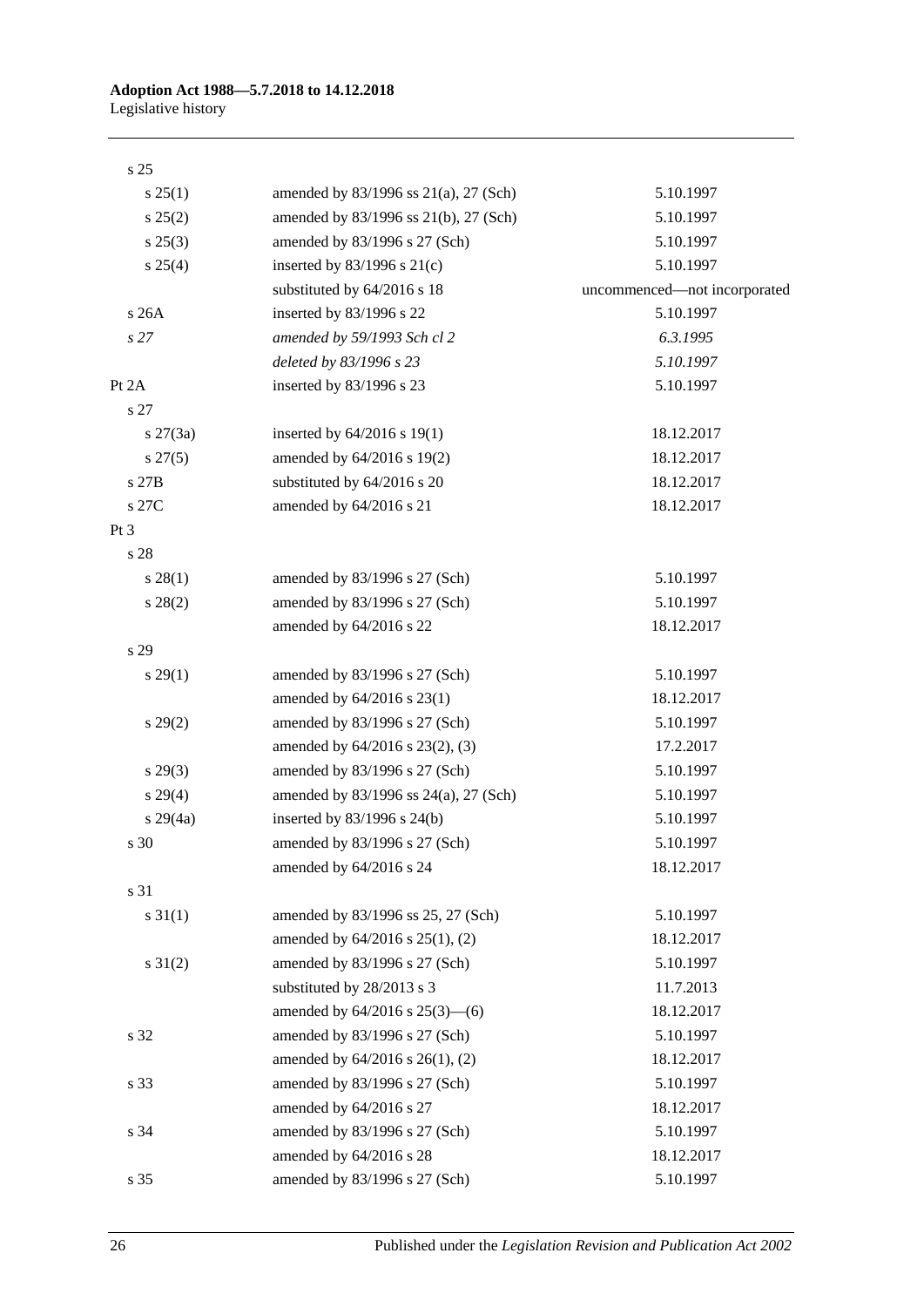|                    | amended by $64/2016$ s 29            | 18.12.2017                   |
|--------------------|--------------------------------------|------------------------------|
| s 36               | amended by 83/1996 ss 26, 27 (Sch)   | 5.10.1997                    |
| s 37               |                                      |                              |
| s $37(1)$ and (2)  | deleted by $83/1996$ s $27$ (Sch)    | 5.10.1997                    |
| s 39               |                                      |                              |
| $s \, 39(1)$       | amended by $83/1996$ s 27 (Sch)      | 5.10.1997                    |
| $\rm s$ 40A        | inserted by $64/2016$ s 30           | uncommenced—not incorporated |
| s <sub>41</sub>    |                                      |                              |
| $s\ 41(1)$ — $(7)$ | amended by $83/1996$ s 27 (Sch)      | 5.10.1997                    |
| s 41               | substituted by $64/2016$ s 31        | uncommenced-not incorporated |
| $s$ 41 $A$         | inserted by $64/2016$ s 31           | uncommenced—not incorporated |
| s <sub>42</sub>    |                                      |                              |
| $s\ 42(2)$         | amended by $83/1996$ s 27 (Sch)      | 5.10.1997                    |
|                    | amended by $64/2016$ s $32(1)$ , (2) | 17.2.2017                    |
|                    | amended by 51/2017 s 4(1)            | 5.7.2018                     |
|                    | (k) deleted by $51/2017$ s $4(2)$    | 5.7.2018                     |
| Sch                | deleted by $83/1996$ s $27$ (Sch)    | 5.10.1997                    |
|                    |                                      |                              |

## **Transitional etc provisions associated with Act or amendments**

## *Justices of the Peace Act 2005, Sch 2*

## **6—Transitional provision**

An amendment made by Schedule 2 of the *[Justices of the Peace Act](http://www.legislation.sa.gov.au/index.aspx?action=legref&type=act&legtitle=Justices%20of%20the%20Peace%20Act%202005) 2005* to the *[Adoption Act](http://www.legislation.sa.gov.au/index.aspx?action=legref&type=act&legtitle=Adoption%20Act%201988) 1988* does not apply in respect of proceedings commenced before the commencement of the amending provision (and those proceedings may continue as if the amending provision had not been enacted).

## *Statutes Amendment (SACAT No 2) Act 2017, Pt 2*

## **5—Transitional provisions**

- (1) Any review of a decision of the Chief Executive under a scheme established by the regulations under section  $42(2)(i)$  and (k) of the principal Act (as in existence immediately before the relevant day) initiated under those regulations before the relevant day will continue (including so as to provide for the constitution of an adoption board) and be completed as if this Act had not been enacted.
- (2) In this section—

*principal Act* means the *[Adoption Act](http://www.legislation.sa.gov.au/index.aspx?action=legref&type=act&legtitle=Adoption%20Act%201988) 1988*;

*relevant day* means the day on which this Part comes into operation.

## **Historical versions**

Reprint No 1—6.3.1995 Reprint No 2—5.10.1997 1.7.2006